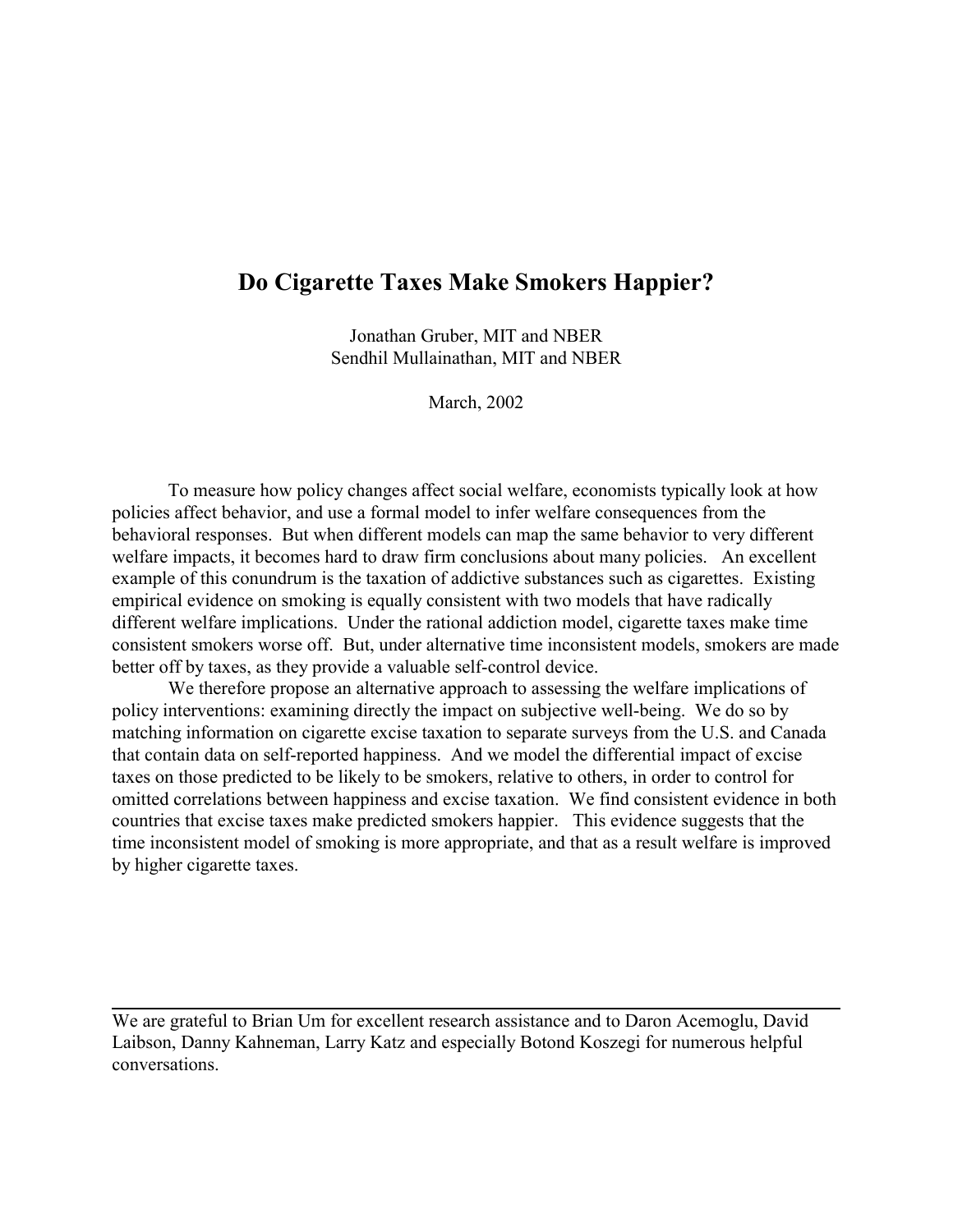To measure how policy changes affect social welfare, economists typically look at how policies affect behavior. They then use a formal model to infer welfare consequences from the behavioral responses. The advantage of this approach is that many behaviors can be readily measured in easily available micro-data sets. The disadvantage is that the model used to make this inference is often empirically unverified. Since different models can map the same behavior to very different welfare impacts, it becomes hard to draw firm conclusions about many policies.

An excellent example of this conundrum is the taxation of addictive substances such as cigarettes. There is wide agreement that consumption of cigarette is fairly price sensitive (Chaloupka and Warner, 2001). But this fact is equally consistent with two very different models of why people smoke. Under the rational addiction model pioneered by Becker and Murphy (1988), agents decide to smoke by trading off the long-term costs of smoking against the immediate pleasures of doing so, all the while taking into account the addictive properties of nicotine. In such a model, taxes will reduce smoking but will also make smokers worse off: the price of a good that they enjoy is more expensive.

An alternative class of models suggests that smoking decisions are not made optimally. For example, in the model of Gruber and Koszegi (2001,2002), time inconsistent smokers have self-control problems: they would like to quit smoking but cannot. In this model, a rise in taxes also reduces smoking. But now the reduction in smoking makes smokers better off: the higher taxes provide a commitment device that helps them deal with their self-control problem.

These models have very different policy implications. Under the rational addiction model, the only reason to tax cigarettes is the presence of interpersonal externalities. Under the alternative time inconsistent model, optimal taxes can be quite high, even absent interpersonal externalities, due to the self-control benefits of taxation. Critically, since consumption can be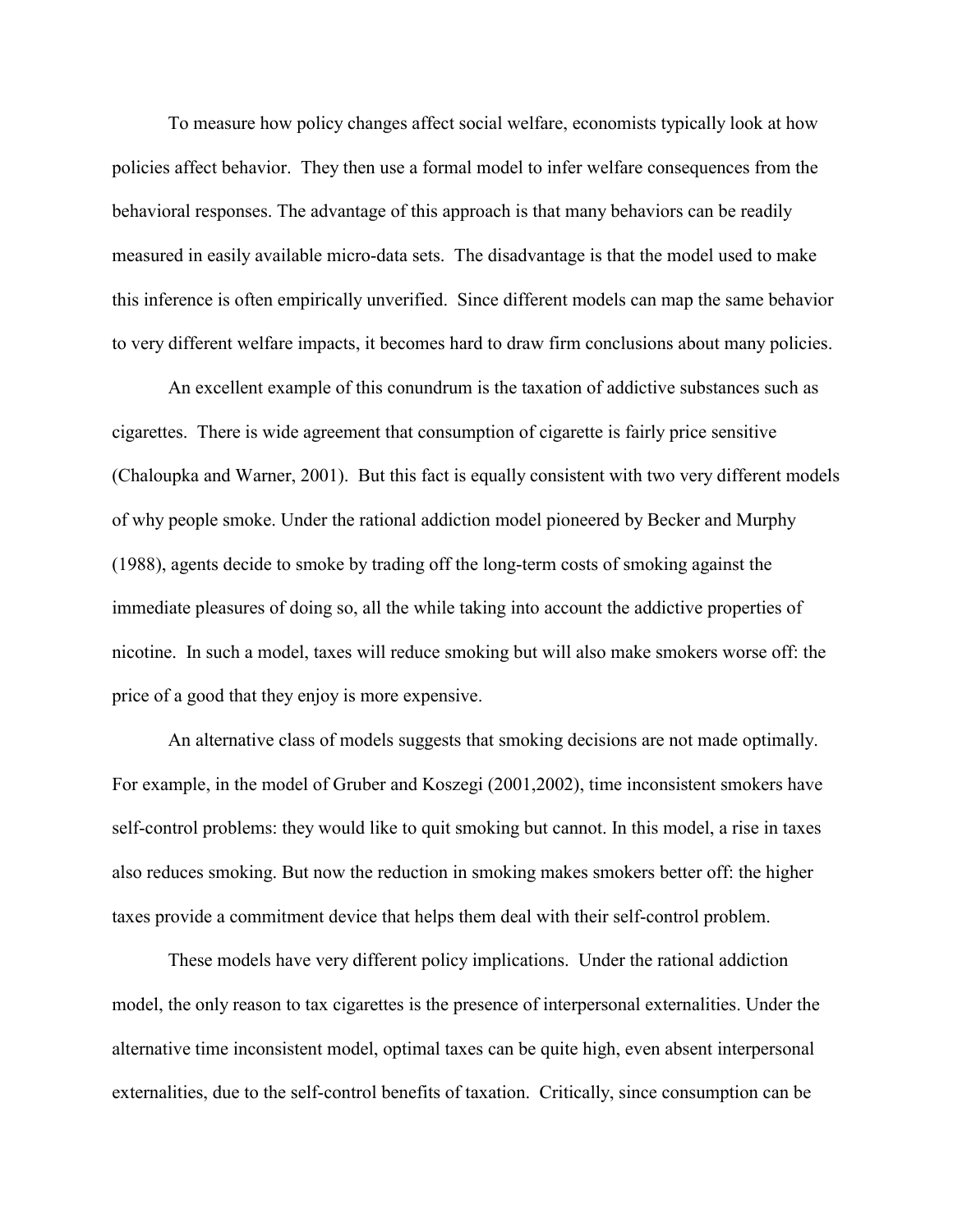price sensitive under both models, existing evidence based solely on smoking behavior does not allow one to distinguish the correct model for welfare and policy analysis.<sup>1</sup>

In this paper, we go beyond the existing literature to propose a new approach. We do so by drawing on a source of data that is sometimes used in other disciplines but rarely by economists: data on self-reported happiness. $<sup>2</sup>$  In principle, happiness is a direct welfare measure</sup> that can overcome the limitations of other approaches to welfare analysis of policies such as excise taxation. This measure has been repeatedly validated as a good correlate of well-being, using alternative psychological, physiological, and economic measures of well-being. Since the two models above make very different predictions of how taxes ought to affect happiness, this data allows us to distinguish between them in a way that traditional behavioral data cannot.

We use two independent data sets to examine the effect of cigarette taxes on happiness. These are the General Social Surveys (GSS) that are carried out both in the United States (since 1973) and in Canada (since 1985). Both surveys repeatedly ask a random sample of respondents to report on their well-being. In addition, the surveys also contain information on a host of other demographic variables and, in many years, on smoking behavior.

To assess the effect of taxes, we match to these surveys cigarette exercise tax data in each country. In both the US and Canada, states and provinces have independently changed their taxes over time, giving us significant variation to estimate the effect of cigarette tax changes on self-reported happiness. However, looking at how these tax changes affect happiness in the state

1

<sup>1</sup> Gruber and Koszegi (2001) lay out a possible test of time consistency using high frequency data on cigarette consumption, but this test is unlikely to be feasible given existing data.

<sup>&</sup>lt;sup>2</sup>Easterlin (1974) provides an important early exception. Recent examples of work by economists using happiness data include Blanchflower and Oswald (1996), Clark and Oswald (1994), DiTella, MacCulloch and Oswald (2001) and Easterlin (1995).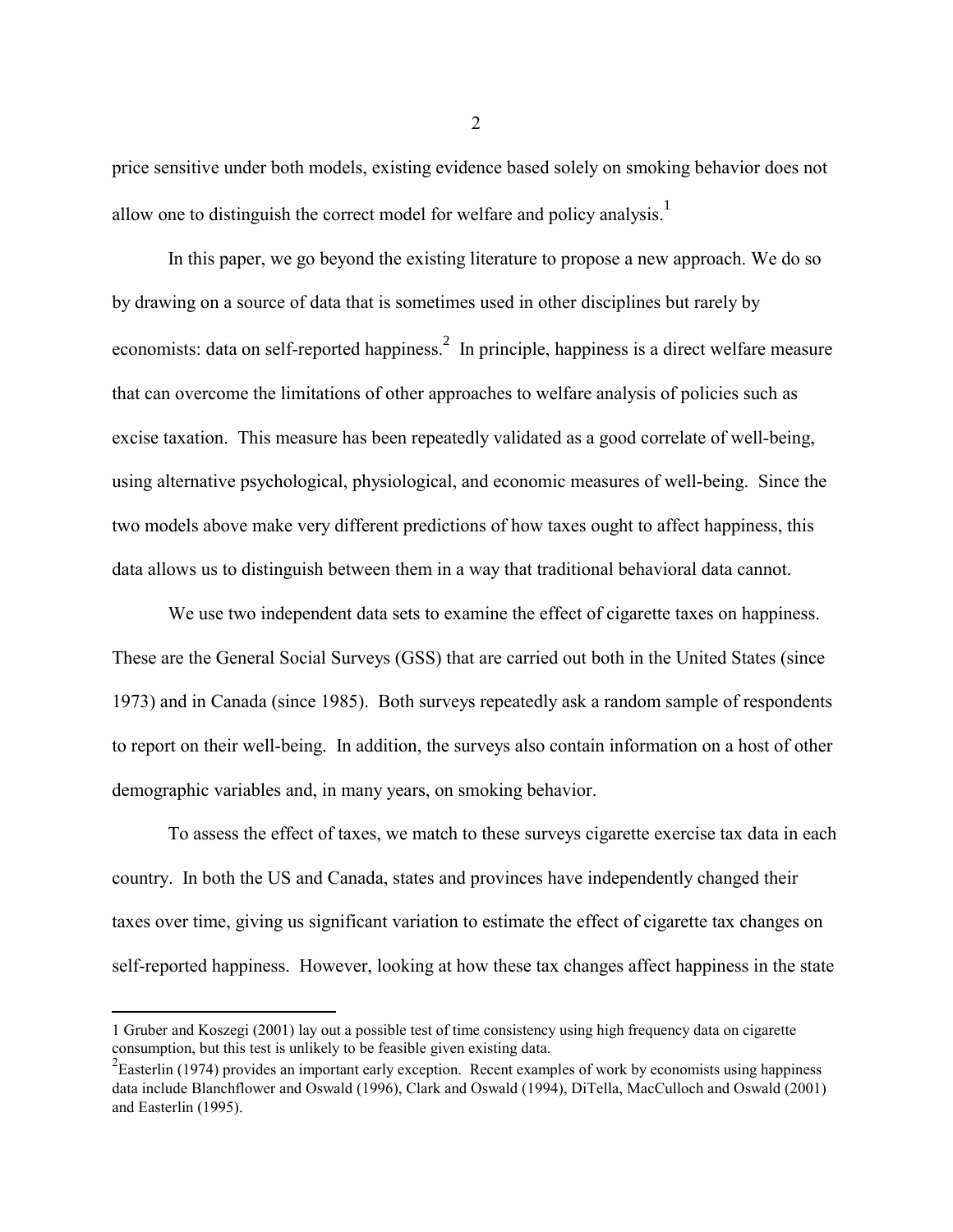or province as a whole would cause problems if other factors are changing along with these taxes. We therefore examine how tax changes differentially affect the happiness of those in a state who are predicted to be smokers. This strategy in essence uses those who are predicted to be non-smokers as a way of controlling for other shocks contemporaneous with cigarette tax changes.

Our results are striking: those who are predicted to be smokers are significantly happier when excise taxes rise. The fact that this conclusion emerges so clearly in two independent data sets, with different distributions of underlying happiness indicators, is quite striking. In both countries, the estimated effects appear surprisingly large. This evidence is very robust to a battery of specification checks across both countries. And our findings are inconsistent with two alternative explanations for our results, interpersonal externalities within the family, and long run impacts of taxes in a time consistent setting. Overall, our findings are consistent with time inconsistent models of smoking and provide some evidence that cigarette taxes may serve to actually increase the welfare of smokers themselves.

Our paper proceeds as follows. In Part I, we discuss the alternative predictions for the impact of cigarette taxes on happiness, the models that underlie those predictions, and the importance of assessing the impact of cigarette taxation on welfare, in terms of optimal government policy. In Part II, we discuss the use of subjective well being indicators as a measure of welfare. In Part III, we discuss our data source and our empirical strategy. Part IV presents basic results and our battery of specification checks. Part V then explores two alternative explanations for our findings: intra-family externalities and long run averaging. Part VI concludes.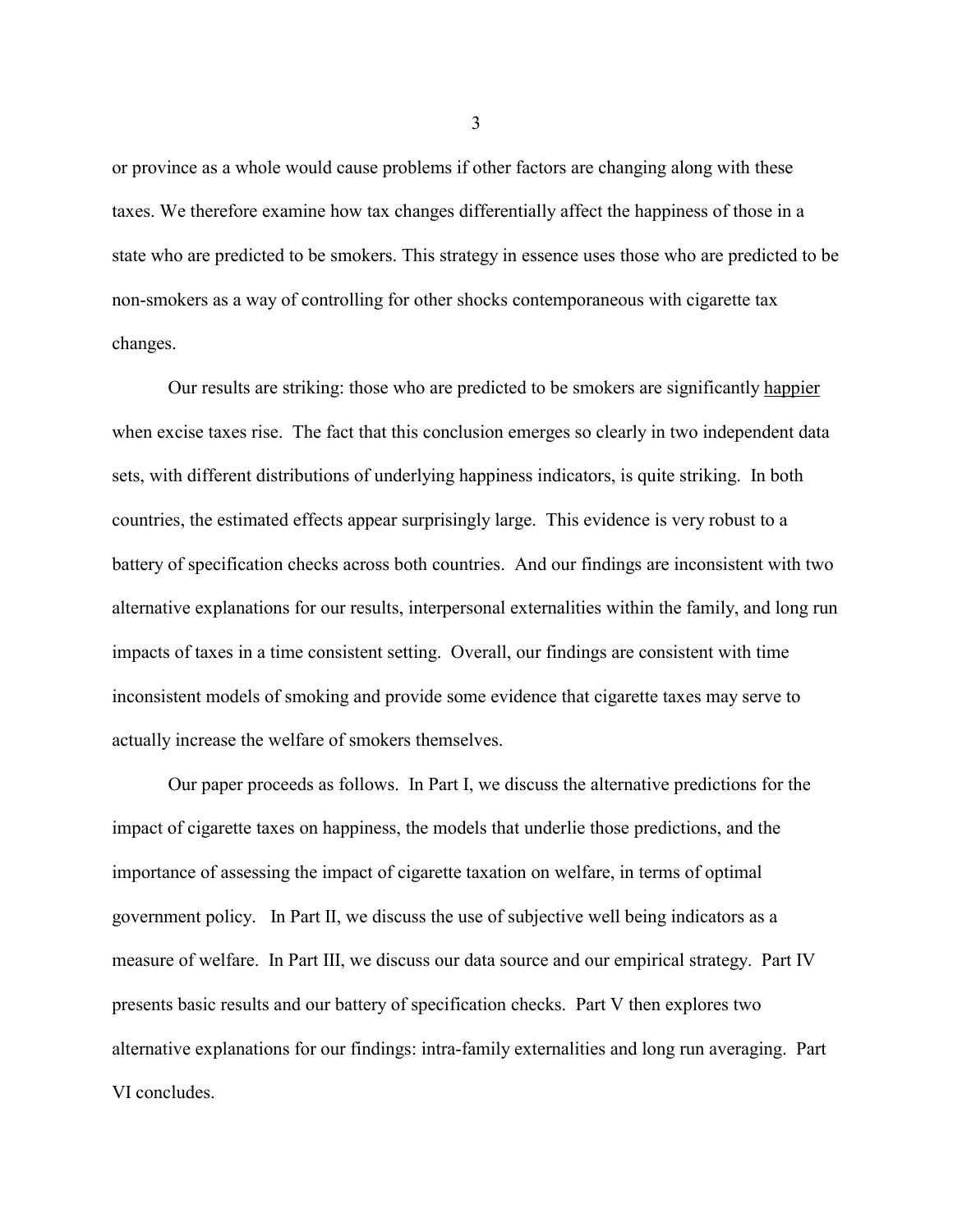#### **Part I: Smoking Behavior and Policy**

The key question that we propose to assess in this paper is whether cigarette taxation raises or lowers the happiness of potential smokers. In this section, we expand on why cigarette taxation might have either positive or negative effects on happiness. We then discuss the strong differences in government policy implied by these different models.

Cigarette taxes will decrease happiness among smokers under the rational addiction model of Becker and Murphy (1988). Becker and Murphy model the act of smoking as the building of an addiction stock. The more cigarettes smoked today, the greater the addiction capital tomorrow. High addiction capital lowers *average* utility but raises the *marginal* utility of smoking. In this way, smoking lowers future utility but also increases the craving for another cigarette. The key feature of any addiction model is on how people deal with this intertemporal problem. In the original Becker-Murphy formulation individuals discounted the future *exponentially*, meaning that they discount k-periods forward by  $\delta^k$ , where  $\delta$  is the per-period time discount factor. Since an exponential individual makes a time-consistent choice to smoke, a rise in taxes can only *lower* discounted utility today. If it were to raise it, then the rational addict could raise utility by simply reducing smoking by the amount that the tax does, i.e. by emulating the tax. So cigarette taxes should reduce the happiness of time consistent rational addicts.

Gruber and Koszegi (2001,2002) develop an alternative to the Becker and Murphy model where smokers can actually be made better off by cigarette taxation. Their alternative embeds within the Becker-Murphy stock addiction framework preferences that are *time inconsistent*, following Laibson (1997) and O'Donoghue and Rabin (1999). In this quasi-hyperbolic formulation, next period is discounted by βδ, the following period by  $\beta\delta^2$ , and k periods in the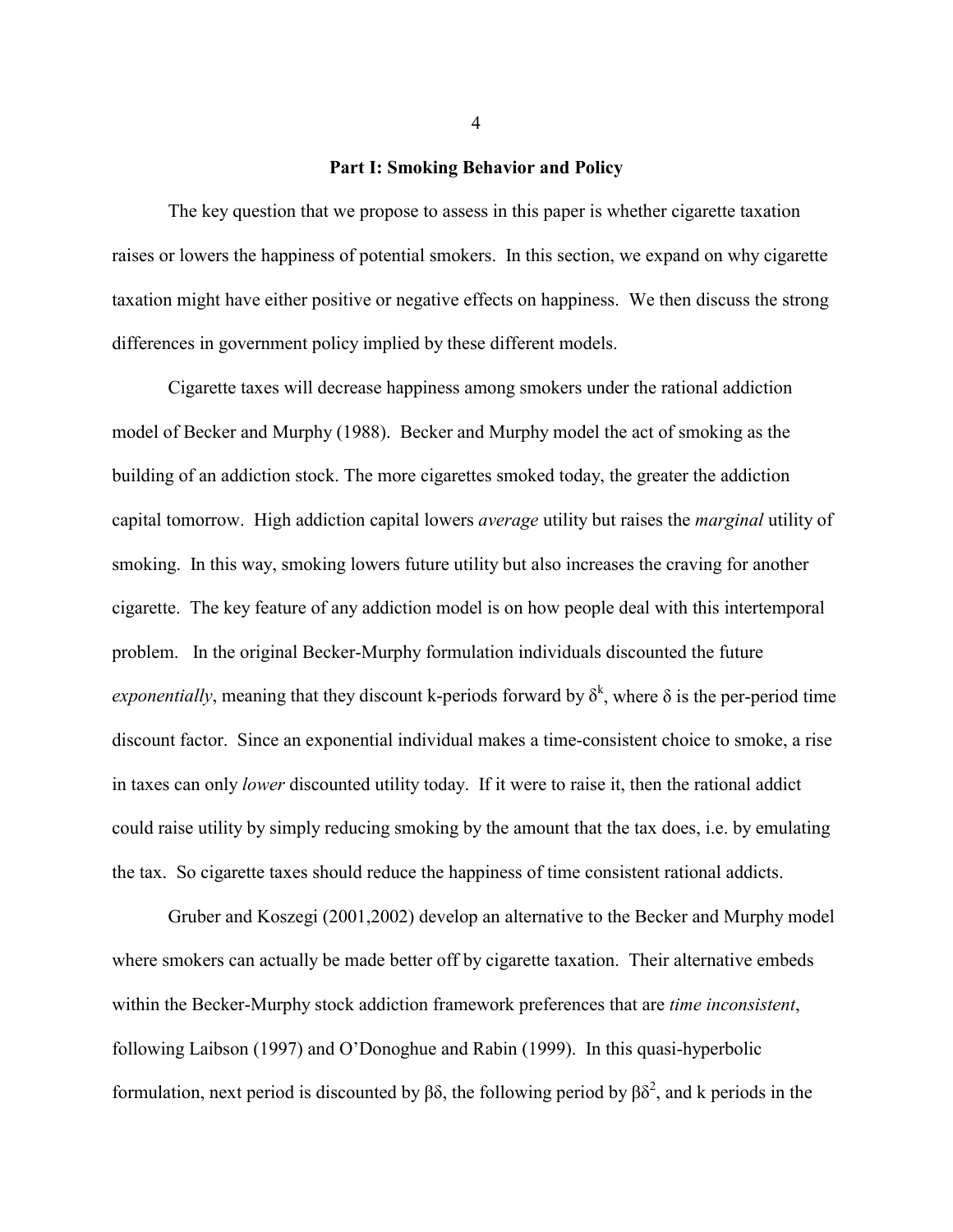future by  $\beta\delta^k$ , where  $\beta$ <1 is an extra discount factor that changes the discounting of this period relative to the entire future. The key feature of such a hyperbolic model is that individuals will have self-control problems. Specifically, a sophisticated hyperbolic individual (one who knows that he discounts hyperbolically) would like to smoke less in the future than he actually can. The problem arises because he is patient about the future (the relative discount rate between future periods is δ), but impatient about the present (the relative discount rate between today and tomorrow is βδ<δ). This means that when the future arrives he will end up making more impatient choices (i.e. smoke more) than he would like to from today's vantage point.

As Gruber and Koszegi show, the discounted utility of a sophisticated hyperbolic consumer can rise if a tax is imposed. The reason is that the tax serves as a self-commitment device.<sup>3</sup> By forcing a reduction in the smoking in the future, the tax allows the sophisticated hyperbolic agent to do something they would not be otherwise be able to do. $4$  This is the essence of the empirical test carried out below: a positive impact of cigarette taxation on the present discounted value of happiness is the direct implication of a sophisticated time inconsistent model.

Existing empirical evidence on smoking, reviewed in Chaloupka and Warner (2000) and Gruber (2001), does not distinguish between these models. There is a strong consensus that smoking is moderately price elastic, but agents are price elastic under either of these models. Gruber and Koszegi (2001) find that smokers respond not only to the current price, but also to next period's price in their smoking decisions. They show, however, that this tests only the non-

 $\overline{a}$ 

 $3$ As Gruber and Koszegi (2002) discuss, this government-provided commitment device is valued by consumers because the private sector cannot plausibly provide true commitment.

 $4^4$  Of course, a sophisticated time inconsistent consumer's first choice would be a tax that started next period, but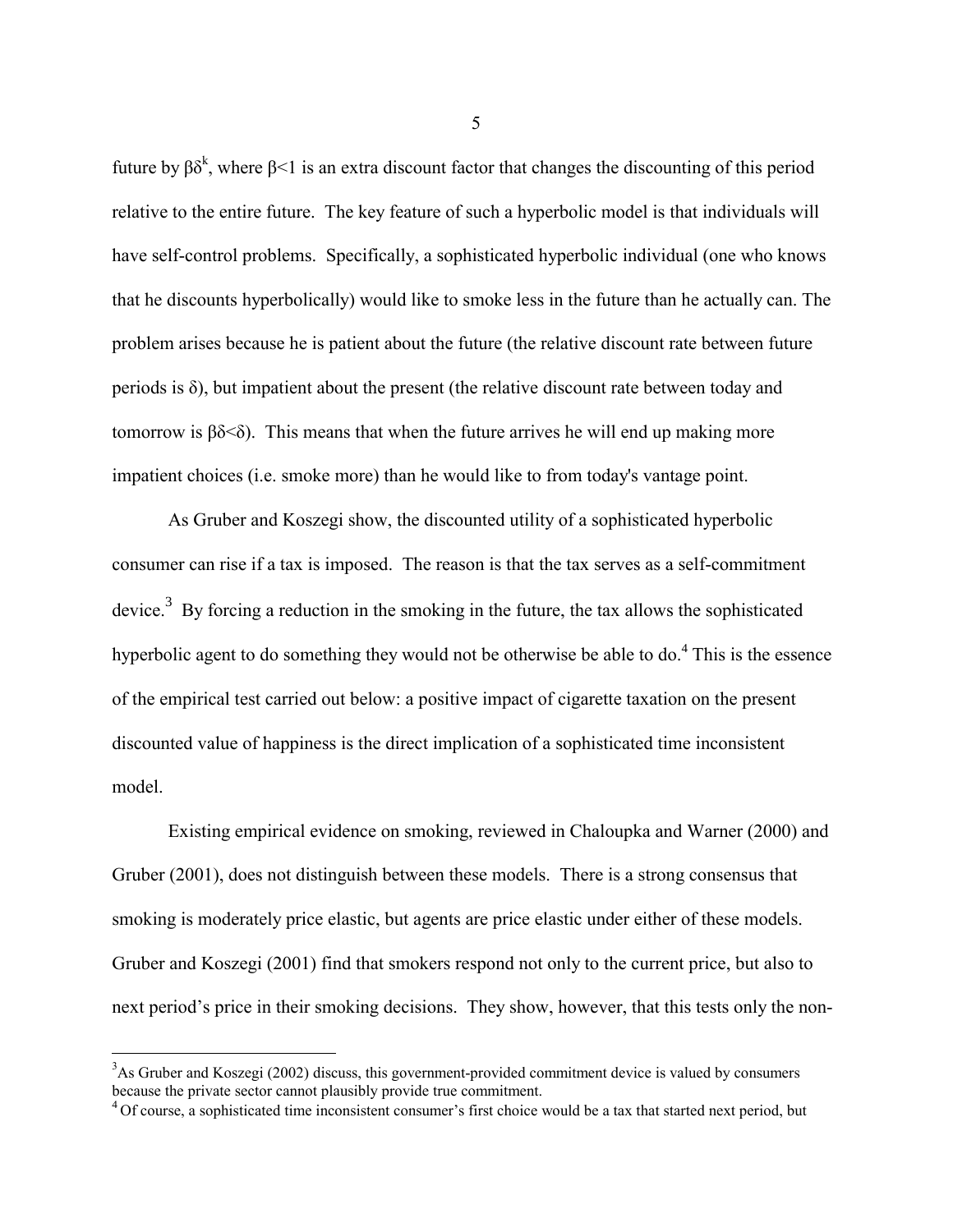myopia condition that is present in both the rational addiction and their alternative model; this test has no implications for the time consistency aspect which strongly differentiates the models.

There is a large body of evidence to support the notion that agents are time inconsistent, in particular with regards to their smoking decisions. Laboratory experiments document overwhelmingly that consumers are time inconsistent (Ainslee, 1992). In experimental settings, consumers consistently reveal a lower discount rate when making decisions over time intervals further away than for ones closer to the present, raising the specter of inter-personal conflict over decisions that have implications for the future.

In the context of smoking, there is indirect evidence for time inconsistency that is reviewed in Gruber and Koszegi (2001,2002). A hallmark of sophisticated time inconsistency is the use of self-control devices. And there is substantial evidence that self-control devices are frequently employed to quit smoking; people regularly set up socially managed incentives to refrain from smoking by betting with others, telling others about the decision, and otherwise making it embarrassing to smoke (Prochaska et al., 1982). Various punishment and self-control strategies are recommended by both academic publications (Grabowski and Hall, 1985) and selfhelp books (CDC, various years). Such self-control devices are not needed by a time consistent agent; while such an agent would obviously like to make quitting as costless as possible, lowering the utility of an undesired alternative is irrelevant for decisionmaking.

An alternative formulation of time inconsistency is the *naive* case, where individuals do not recognize their own self-control problems (O'Donoghue and Rabin, 1999). One feature that distinguishes naive time-consistent agents from time-inconsistent agents is an inability to realize

Gruber and Koszegi show that even a tax that starts this period would make time inconsistent smokers better off.

1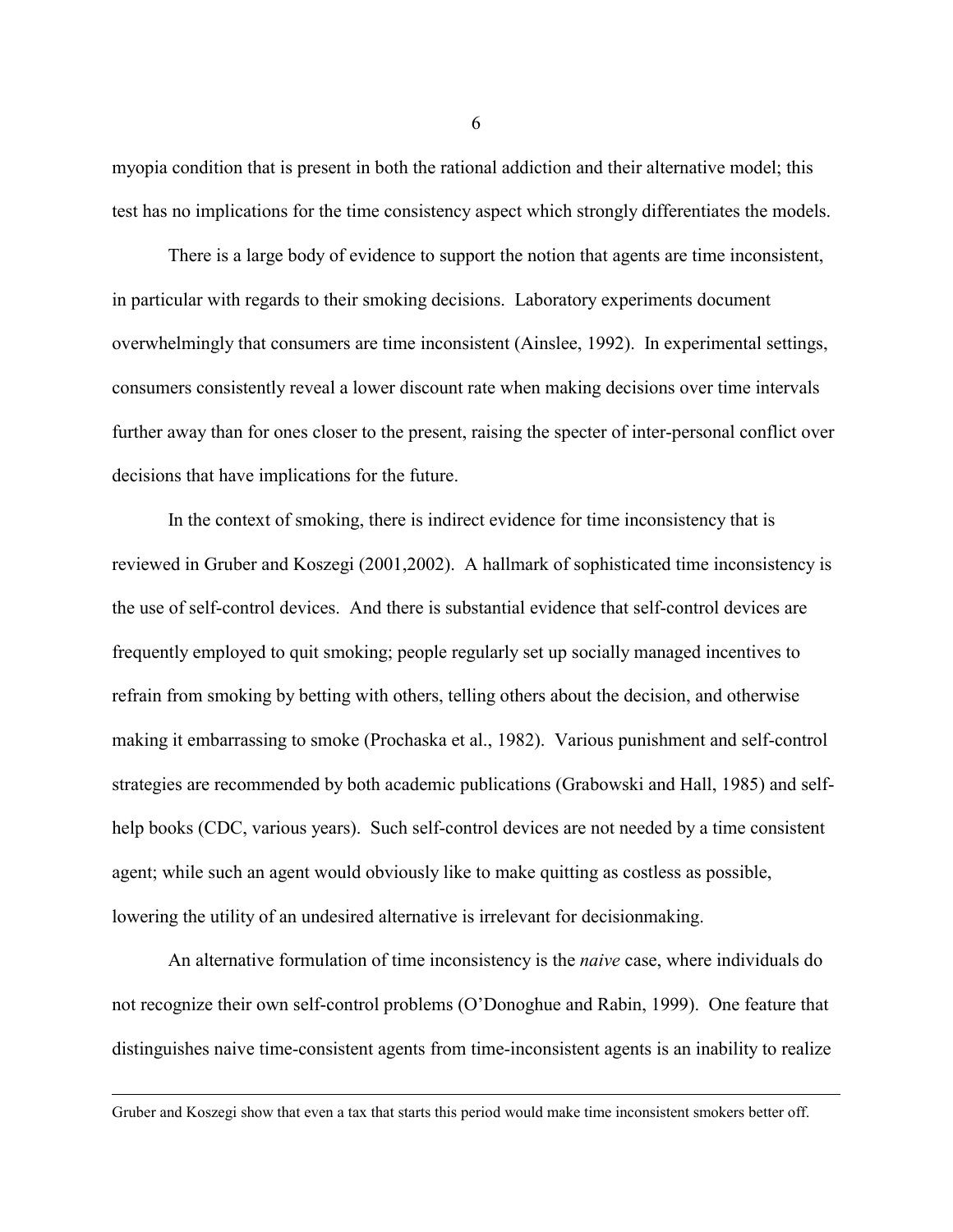desired future levels of smoking. In fact, unrealized intentions to quit at some future date are a common feature of stated smoker preferences. Eight of ten smokers in America express a desire to quit their habit (Burns, 1992). Among high school seniors who smoke, 56 percent say that they won't be smoking five years later, but only 31 percent of them have in fact quit five years hence. Moreover, among those who smoke more than one pack/day, the smoking rate five years later among those who stated that they *would not* be smoking (74 percent) is actually higher than the smoking rate among those who stated that they *would* be smoking (72 percent) (U.S. Department of Health and Human Services, 1994).

This set of evidence paints a compelling case that many decisions, and in particular smoking, are not time consistent. This is particularly true when one acknowledges that there is absolutely no evidence, experimental or otherwise, for time consistent preferences as a better explanation for laboratory or real world phenomenon than are time inconsistent preferences. But none of this evidence meets the gold standard for economics testing, which is to test the hypothesis through revealed behavior in response to a real change in the underlying economic environment. Unfortunately, that may be a standard that is almost unreachable given the similarities between the models. Thus, whether higher cigarette taxes will make smokers better or worse off remains an open question.

 Understanding the impacts of cigarette taxes on well-being is not simply a matter of intellectual curiosity; these different models also have radically different implications for government policy. Under the rational addiction model, there is no rationale for government regulation of addictive bads other than interpersonal externalities. Just as the government has no cause, absent market failures, for interfering with revealed preference in the realm of non-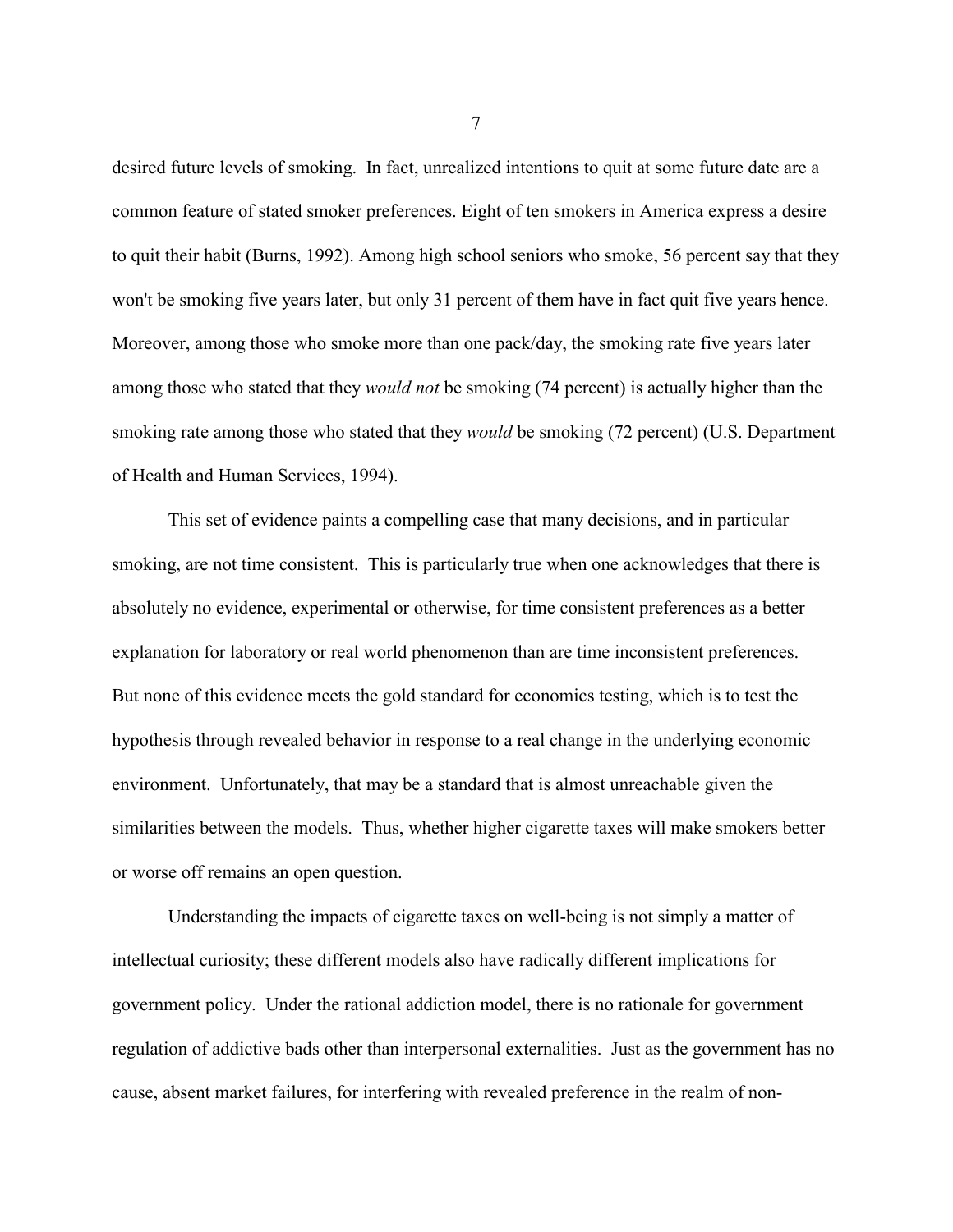addictive goods, there is no reason to take addictiveness per se as a call to government action, if individuals are pursuing these activities rationally. It is this framework that implicitly underlies the well-known efforts of Manning et al. (1989) and others to measure the external costs of cigarette and alcohol consumption. These estimates, which are frequently cited and influential in debates over excise taxation, suggest that the optimal tax rate for cigarettes in particular is fairly low, since the net external costs of smoking are small. In particular, most estimates of the externalities from smoking are well below the existing average level of excise taxation (Gruber and Koszegi, 2002).

Gruber and Koszegi (2002) explore in detail the implications for government policy of a introducing time inconsistent, quasi-hyperbolically discounted preferences into the Becker-Murphy framework. In the Gruber and Koszegi model, the optimal excise tax is greater than zero even absent externalities, due to the self-control benefits to time inconsistent agents. Calibrations show that this point is not a theoretical curiosity, since the "internalities" (damage to the smoker himself) of smoking are so large, at over \$35 per pack when accounting for mortality effects alone (calculated using the impacts of smoking on length of life and standard estimates of the value of a life from Viscusi, 1992). They find that the optimal tax in their model, even with very modest time inconsistency, is well over \$1 per pack, above and beyond externalities.<sup>5</sup>

It is important to note that not all alternatives to the rational addiction model deliver the prediction that smokers will be made better off by higher cigarette taxes. For example, in the

 $\overline{a}$ 

 $<sup>5</sup>$  Gruber and Koszegi (2001) also extend this analysis to show that a time inconsistent formulation has radical</sup> implications for the incidence of cigarette excise taxation. Since lower income groups, either on a current or permanent income basis, are more likely to smoke, traditional analyses have viewed cigarette taxes as regressive. But when such taxes play a corrective role, as in the time inconsistent formulation, the incidence is reversed for a wide class of parameter values. This is because both the higher smoking rates of lower income groups and their greater price elasticities imply a greater corrective benefit to them from higher taxation.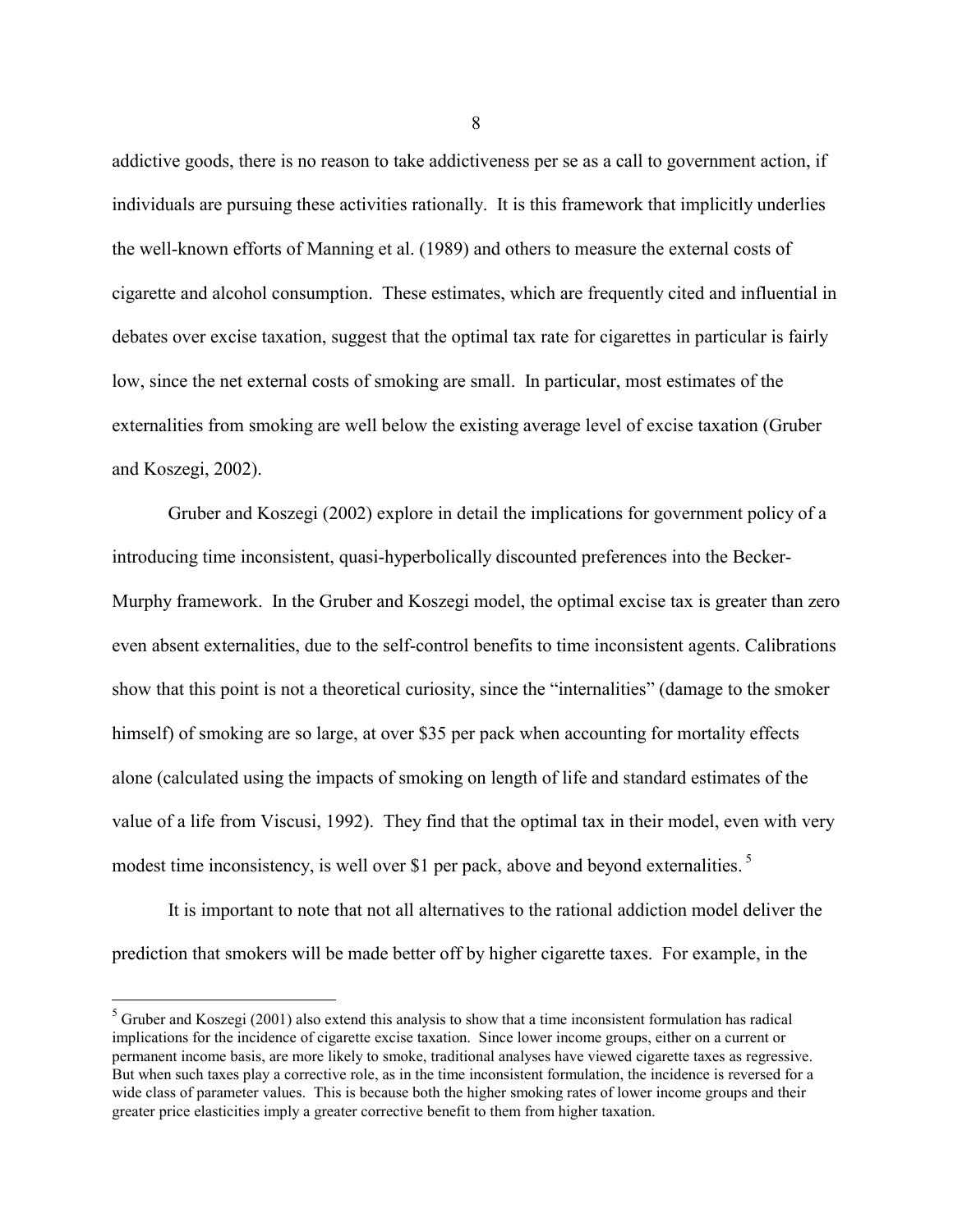temptation models of Bernheim and Rangel (2001), agents do not behave in a rational time consistent fashion; they have different preferences over "tempted" and "untempted" states. But there is by definition no price elasticity in the "tempted" state, so that higher prices serve no selfcontrol purpose; thus, higher prices only make them worse off. Similarly, in the model of Gul and Pessendorfer (2001), there is a direct disutility from being tempted; but, so long as the agent can afford the product which is tempting them, there is no reduction in this disutility from higher prices. But variations on these models which introduce price elasticities into the "tempted" state could deliver similar implications for well-being to the sophisticated hyperbolic model.

Interestingly, if agents are time inconsistent but completely naïve about their self-control problems, a cigarette tax will not have a positive, immediate effect on their happiness. This is because such smokers (wrongly) view themselves as time consistent; since they (wrongly) think they can quit any time they want to, they (wrongly) view the tax as a burden and not a commitment device. This is an extreme case, however. More realistically, agents may be partly sophisticated and partly naïve. Specifically, they may recognize that they have a self-control problem but under-estimate its magnitude. This could lead them to still be made somewhat better off in the short run from a tax increase. So finding an increase in happiness due to cigarette taxes is consistent with either full or partial sophistication.

#### **Part II: What does Happiness Measure?**

Our methodology relies on using subjectively reported happiness measures in empirical work. But how much can such measures be trusted? Economists worry about the validity of such questions and to some extent the scientific evidence supports these worries (Bertrand and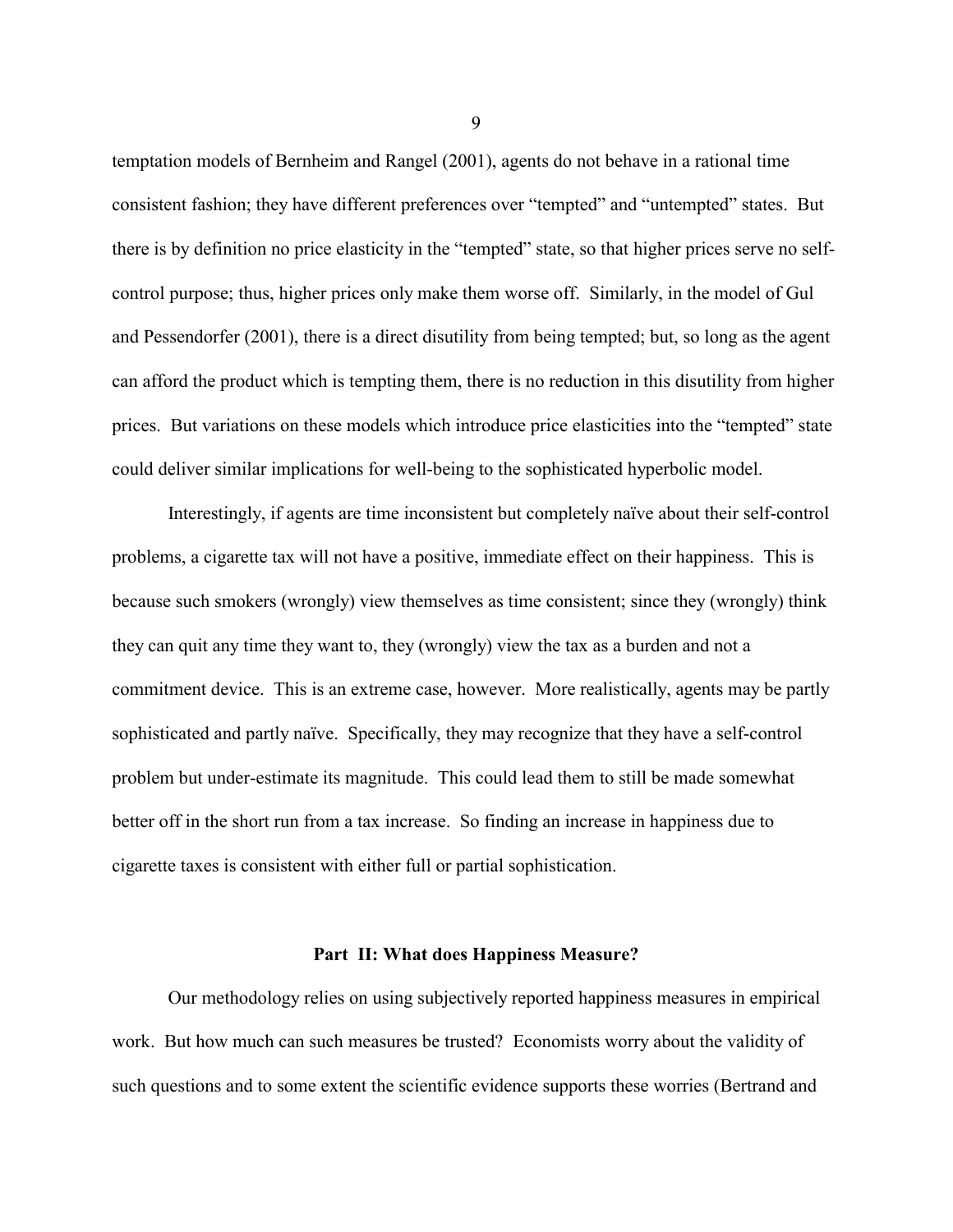Mullainathan 2001). A large array of evidence has shown that subjective survey questions are prone to significant reporting error. For example, studies have found that the placement of wellbeing questions affects how they are answered. If they are preceded by a question, for example, that asks about dating behavior, people are more likely to report unhappiness. Beyond order choice, instantaneous mood at the time of survey is also found to have a large effect on how people answer such questions. Schwarz and Strack (1999) provide a nice survey of these effects.

Yet such results only tell us that there is measurement error in these questions. There is also measurement error in the numerous other variables that economists study. What is more relevant for our purposes is that the evidence is clear that these questions also contain significant true signal about well-being. Evidence of this kind comes in several varieties but they all follow a similar methodology: find a more objective measure of well-being and see how well this measure correlates with the self-report. And strong positive correlations have been found for a large set of such variables. For example, outsider's assessments of a person's happiness or independent counts of smiles correlate positively with self-reported happiness. Moving to much more physiological measures, everything from heart rate, blood pressure, skin resistance measures of responses to stress, to even level of activity in the left versus right prefrontal lobe all are found to correlate with subjective reports of well being (Kahneman 1999; Gardner and Oswald, 2001). These studies all suggest that despite the measurement error inherent in this attitudinal question, it nevertheless correlates effectively with well being.

A more subtle concern raised in Bertrand and Mullainathan (2001) is that the measurement error may be correlated with other variables. This makes it hard to assess whether something is affecting happiness or simply the measurement error in happiness. But in our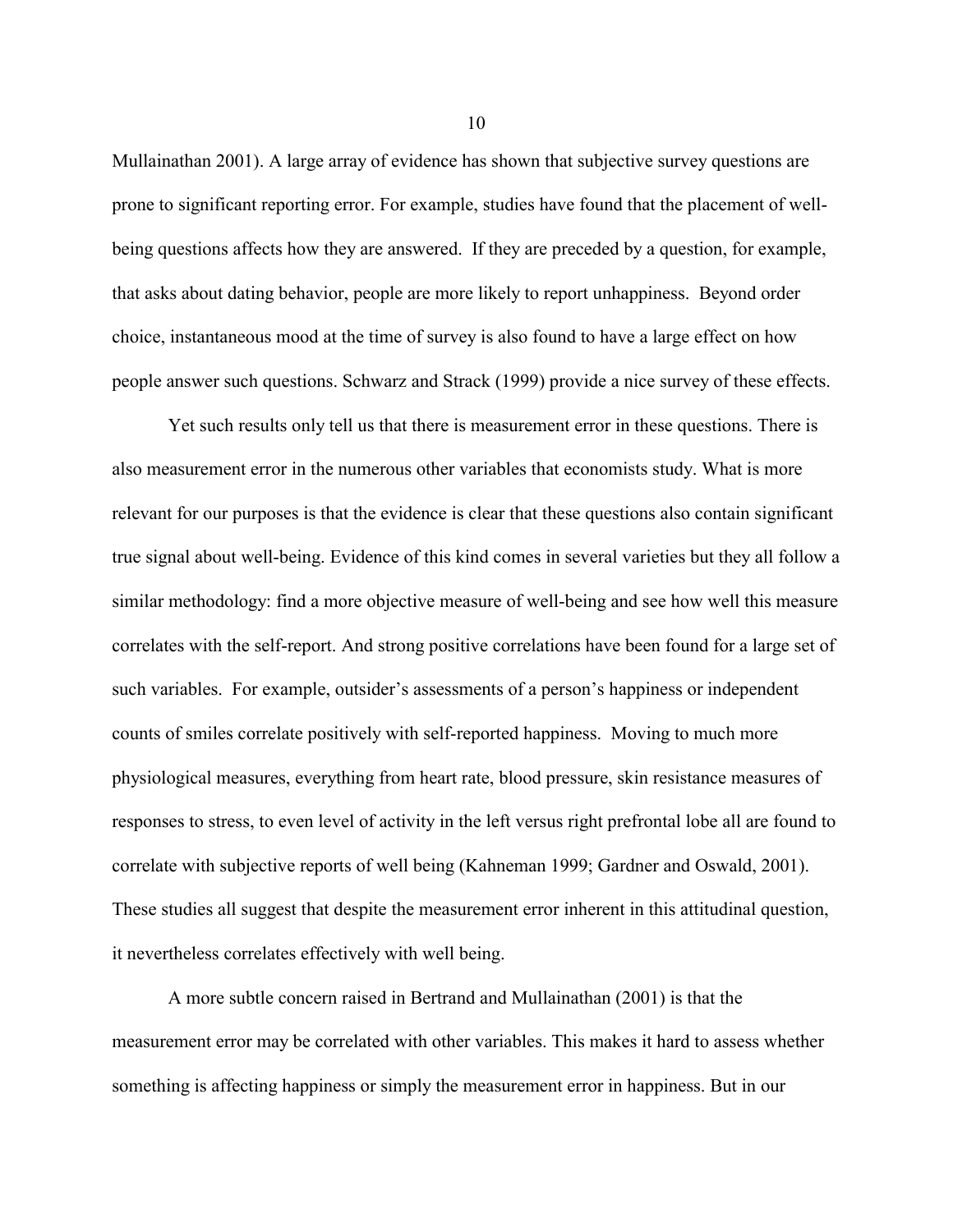framework, for this to drive our results, the measurement error in happiness would have to change in specific states coincident with cigarette taxes and in such a way that it only affects those with high predicted smoking. It is hard to see how his could be driven by the considerations cited in Bertrand and Mullainathan (2001) as generating correlated measurement error, considerations such as cognitive dissonance and social reference effects.

Moreover, the small happiness literature in economics also has uncovered interesting patterns further bolstering the idea that these variables in fact measure well-being. In crosssections, happiness generally rises with factors that economists would associate with improved well being, such as higher incomes. The income effect appears to be causal, as it is present for lottery winners and those receiving inheritances (Gardner and Oswald, 2001). Self-reported well-being is also lower for the unemployed, and for those who are divorced (Blanchflower and Oswald, 2000); interestingly, however, the reduction in happiness due to unemployment is mitigated when there is a larger "reference group" of unemployed (Clark, forthcoming). Despite the increased use of this measure, there has been no attempt to date of which we are aware that uses these subjective well-being measures to attempt to either distinguish models of behavior, or to draw welfare conclusions about particular tax or spending interventions. As a whole, therefore, the available evidence suggests that while subjective well-being measures do contain noise, they also contain significant signal and are a fruitful area for empirical exploration.<sup>6</sup>

1

<sup>6</sup> It is also important to note that subjective questions may be eliciting two different notions of "well being". In economic terms, they might be eliciting the Present Discounted Value of all future utility or simply the flow utility of today. For our purposes, it is not important which is being elicited. The sign of the effect is informative for us in either case. The distinction could be important, however, in studies that are much more reliant on specific magnitudes rather than signs.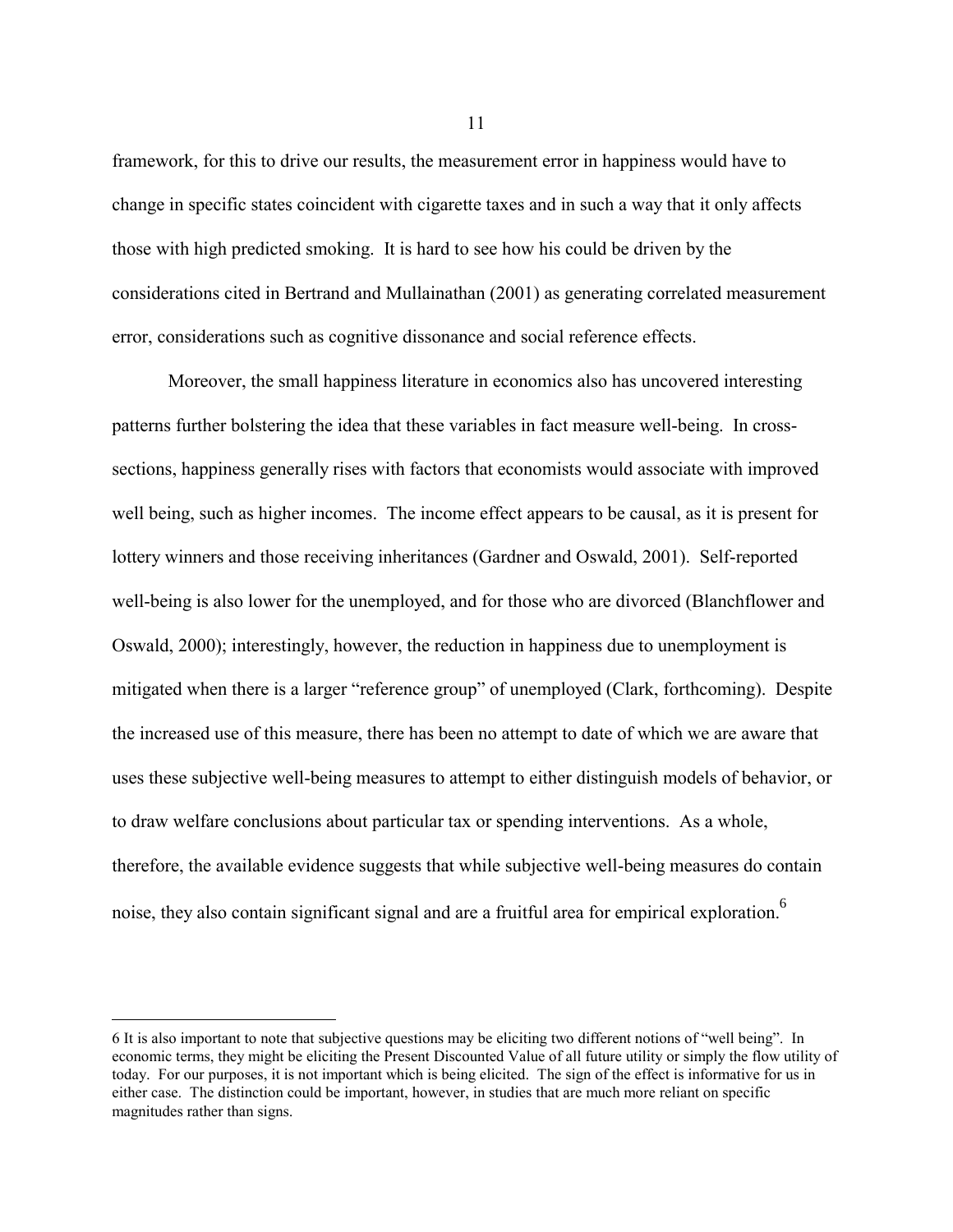## **Part III: Data and Empirical Strategy**

*Data* 

 $\overline{a}$ 

We use two data sets to measure happiness, the General Social Surveys (GSS) from the U.S. and from Canada. The U.S. GSS is a nationally representative survey in the United States that has been administered to 1500 to 2500 households in most years since 1972; we use data from 1973 (the first year where state identifiers are available) through 1998. The Canadian GSS is a nationally representative survey of Canadians that has been administered sporadically since 1985; we use all available surveys that include a happiness question (1985, 1986, 1989, 1990, 1991, 1996, and 1998).<sup>7</sup> Both surveys ask a variety of standard economics questions, but their use has mostly been in other disciplines, since the survey's main focus is on questions not traditionally used by economists: attitudes towards current events or political parties; religious devotion; and psychological measures such as happiness. It is the last measure that forms our key dependent variable.

In particular, in each year the U.S. GSS asks respondents "Taken all together, how would you say things are these days -- would you say that you are very happy, pretty happy, or not too happy"? The Canadian GSS question asks "Would you describe yourself as very happy, somewhat happy, somewhat unhappy, or very unhappy", and there is also an option for "no opinion". Since only a very small share of the sample responds that they are very unhappy or no opinion, we combine those responses with somewhat unhappy to form our unhappiness

<sup>7</sup> The U.S. GSS survey is a random sample and requires no weighting, but the Canadian GSS is not nationally representative unless weighted, so that all of our regression estimates use survey weights.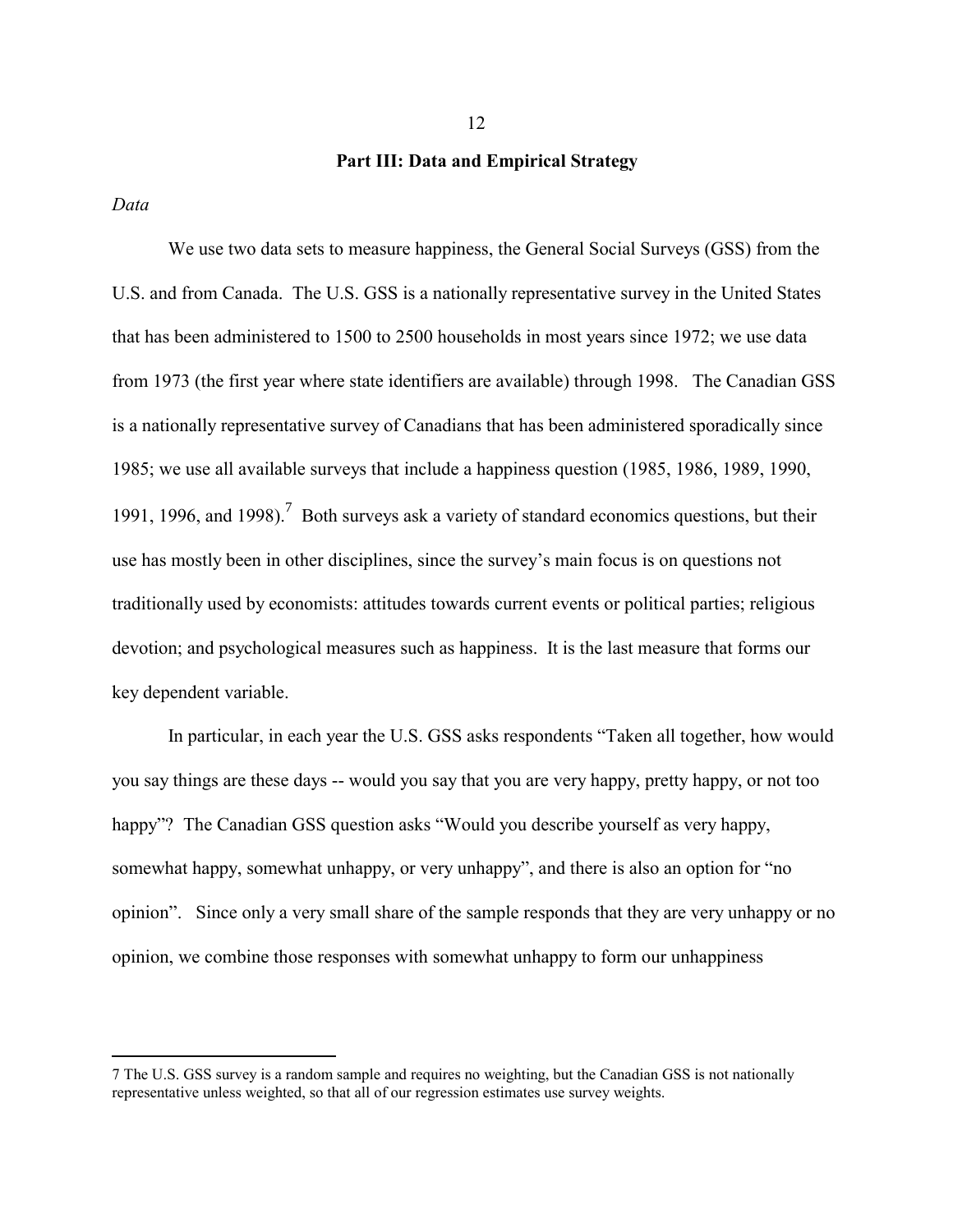category.<sup>8</sup>

1

Another advantage of both surveys for our purposes is that both surveys have been carried out for many years. Over the time periods covered there have been enormous changes in the real excise tax rates charged by the states and the Canadian provinces, absolutely and relative to each other. It is these changes that provide the identifying variation for our model. Data on state cigarette excise taxes come from the publication *The Tax Burden on Tobacco*. We use state excise tax values as of February of each year, as the GSS data were collected over the February-April period. Data on Canadian tobacco taxes were collected by Gruber, Sen and Stabile (2002), and incorporate both federal and provincial excise and sales taxes on cigarettes. We use the tax rate as of the month of the survey, since the Canadian GSS was collected in various months of the year over time.

Table 1 shows the means and standard deviations of the variables in both data sets. The first three columns show the GSS data from the US, and the second three columns show the data for Canada; in each set of columns, we first show the means for all respondents, and then separately by smokers and nonsmokers. We use three dummy variables as our dependent variables for measuring happiness, corresponding to the three possible answers to the happiness question above. Over our entire sample, in the United States 32% of respondents report themselves to be very happy, 55% are pretty happy, and 12% are not very happy. In Canada, however, we see a different distribution: only 5% of the people report being unhappy, 34% report

<sup>8</sup> The wording of the Canadian question changes somewhat over time. In 1986, the question adds "Presently, would you describe yourself as…", and the 1991 and 1996 surveys add "usually, would you describe yourself as…". These wording changes appear to affect the distribution of responses across the very and somewhat happy categories, but do not impact the share of the sample saying that they are unhappy, which is the category upon which we focus. Any overall impacts from wording changes will be captured in the year dummies included in the regression.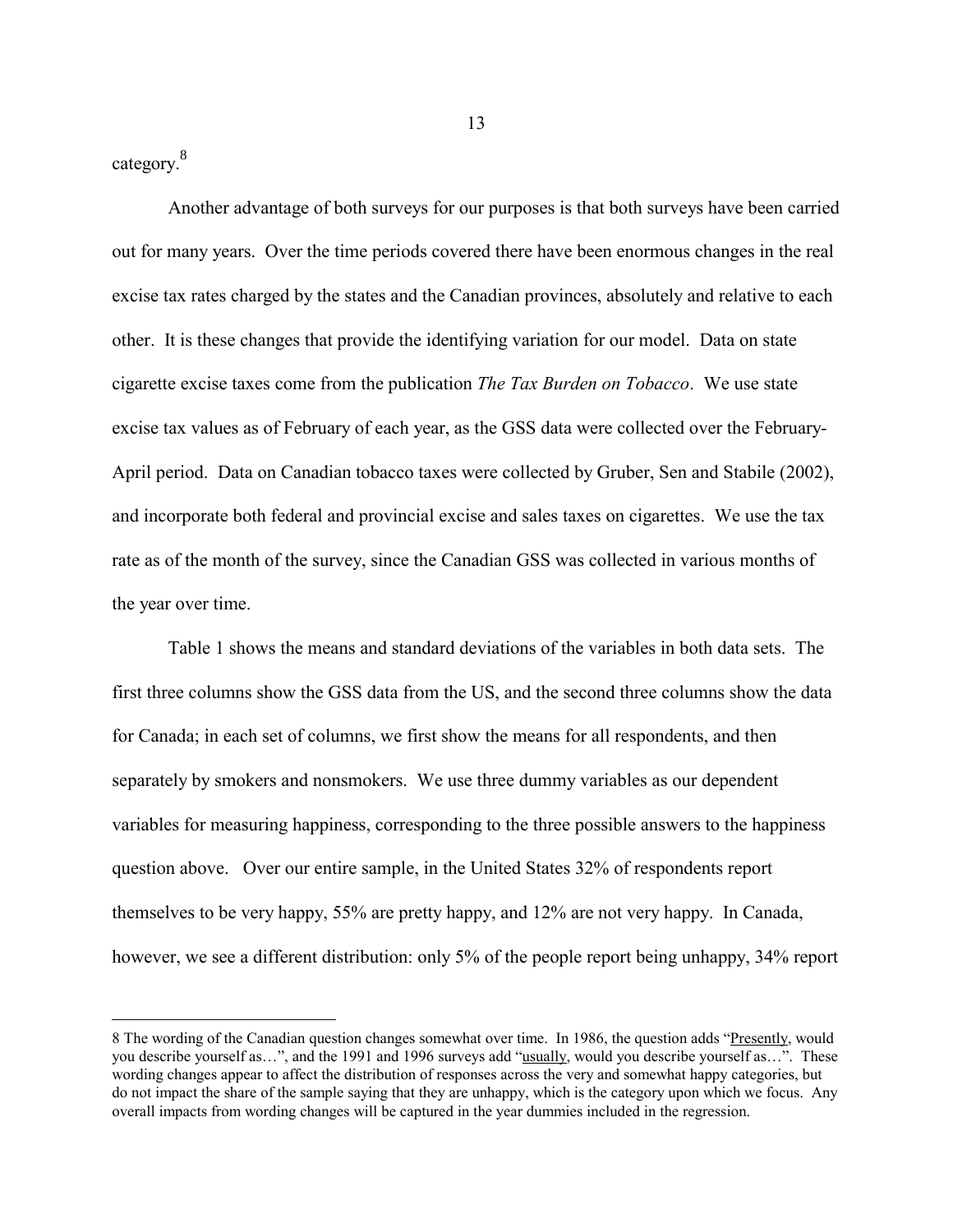being "somewhat happy" and 59% report being "very happy" (with 2% missing). These differences are consistent with the literature reviewed earlier, which discusses the sensitivity of the happiness responses across countries or types of wording. But the consistent impacts of cigarette taxation we will see in both countries below confirm that these differences do not interfere with our tests.

Both data sets collected data directly on smoking behavior, but only periodically. In the U.S. GSS, these smoking data were collected from 1977 to 1993; in the Canadian GSS, they were collected in 1986, 1991, and 1996. In those years, 35% of the U.S. sample reports themselves as smokers, which is consistent with prevalence rates over this time period; in the Canadian data 28% report smoking. Table 1 also summarizes the data sets based on whether the person reports being a smoker, a non-smoker and whether the data is missing. Smokers are somewhat less happy than average in both data sets. While this consistent with the notion that they would like to quit but cannot, it is equally consistent with heterogeneity in smoking behavior by underlying happiness.

The average real (in 1999 dollars) excise tax rate on cigarettes in the US is 31.6 cents, with a standard deviation of 15.8 cents, while in Canada it is 1.17 Canadian dollars, with a standard deviation of 39 cents. There is wide variation in excise taxes across states, over time, and within states over time; 25% of the variation in excise taxes in the United States, and 32% in Canada, is within states/provinces over time. This allows us to control for fixed state/province differences in cigarette taxes and happiness in our analysis below, as well as time trends in both.

Table 1 also shows the means for the key control variables used in our analysis. Some interesting features are worth noting. Smokers are less educated. For example in the United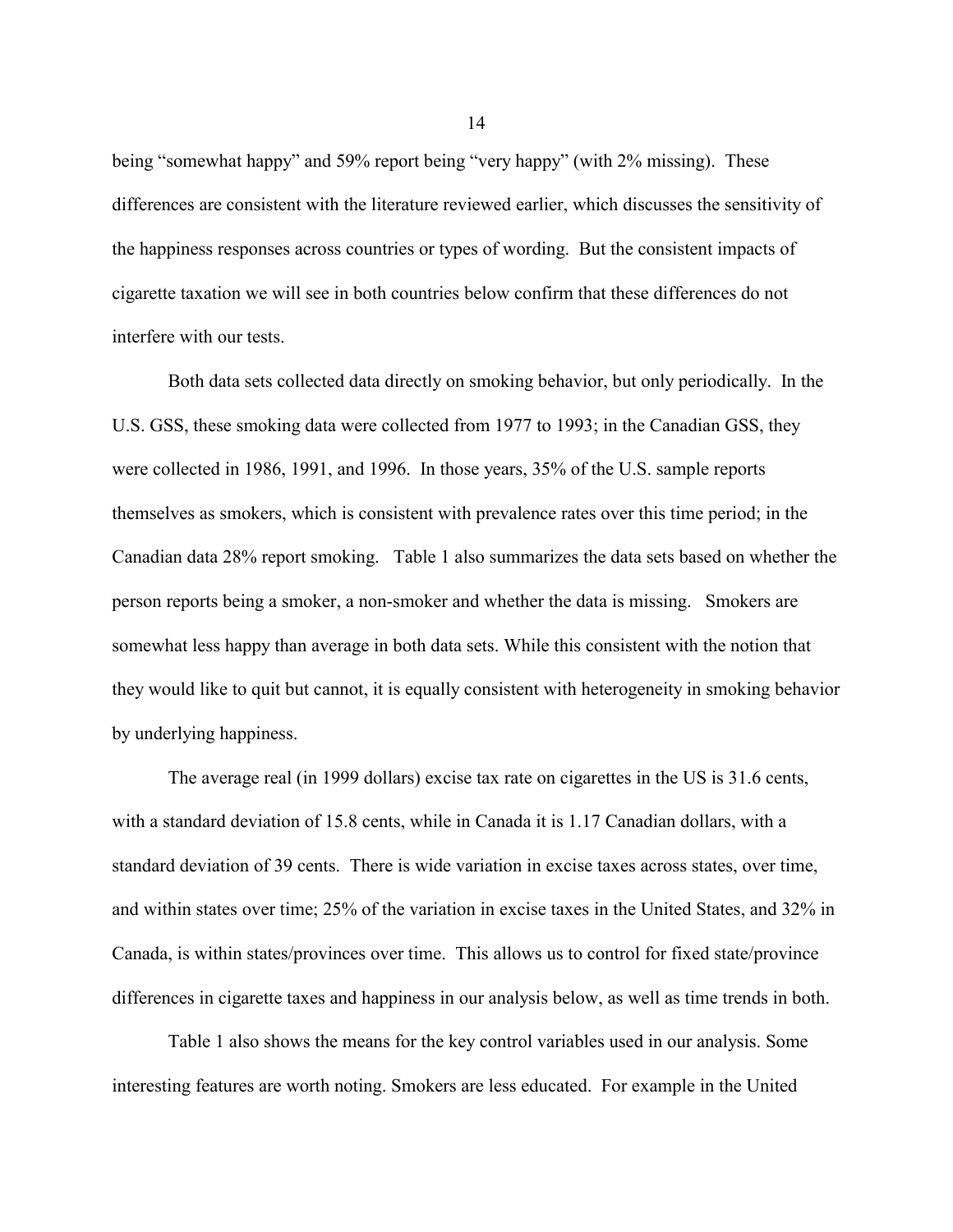States, they have a high school dropout rate of 33% compared to 25% for non-smokers. They are also more likely to be unemployed and less likely to be out of the labor force, although this likely largely reflects the fact that the smoking rate is much higher among males. We have endeavored to use as much as possible a common set of control variables in the two data sets, but the available variables are not identical (e.g. there are no consistent labor supply measures in the Canadian GSS).

Finally, income is available only categorically in the U.S. GSS, in fine gradations until the top of the income distribution, then in larger intervals and finally a top code. In order to create a smooth income measure, we have used data from each year's Current Population Survey to impute values to each of these larger ranges and the top-coded range. Income is measured continuously in some years of the Canadian GSS, and in categories in other years; in the latter set of years, we use the midpoint of the income ranges (or 1.25 times the top value for the upper range). In the regressions in each country we control for quartiles of the real income distribution. In Canada, but not in the U.S., data are available on both personal and household income, so we include measures for both types of income.

# *Empirical Strategy*

Let  $H_{\text{lit}}$  be the happiness of individual i who lives in state j at time t, and  $T_{\text{it}}$  be the real level of cigarette taxes in state j at time t. A simple regression that relates happiness to cigarette taxes in the state would be:

$$
(1) \tH_{ijt} = \alpha + \beta_j + \eta_t + \delta T_{jt}
$$

where  $\beta_i$  are state fixed effects and  $\eta_t$  are year fixed effects, respectively. These fixed effects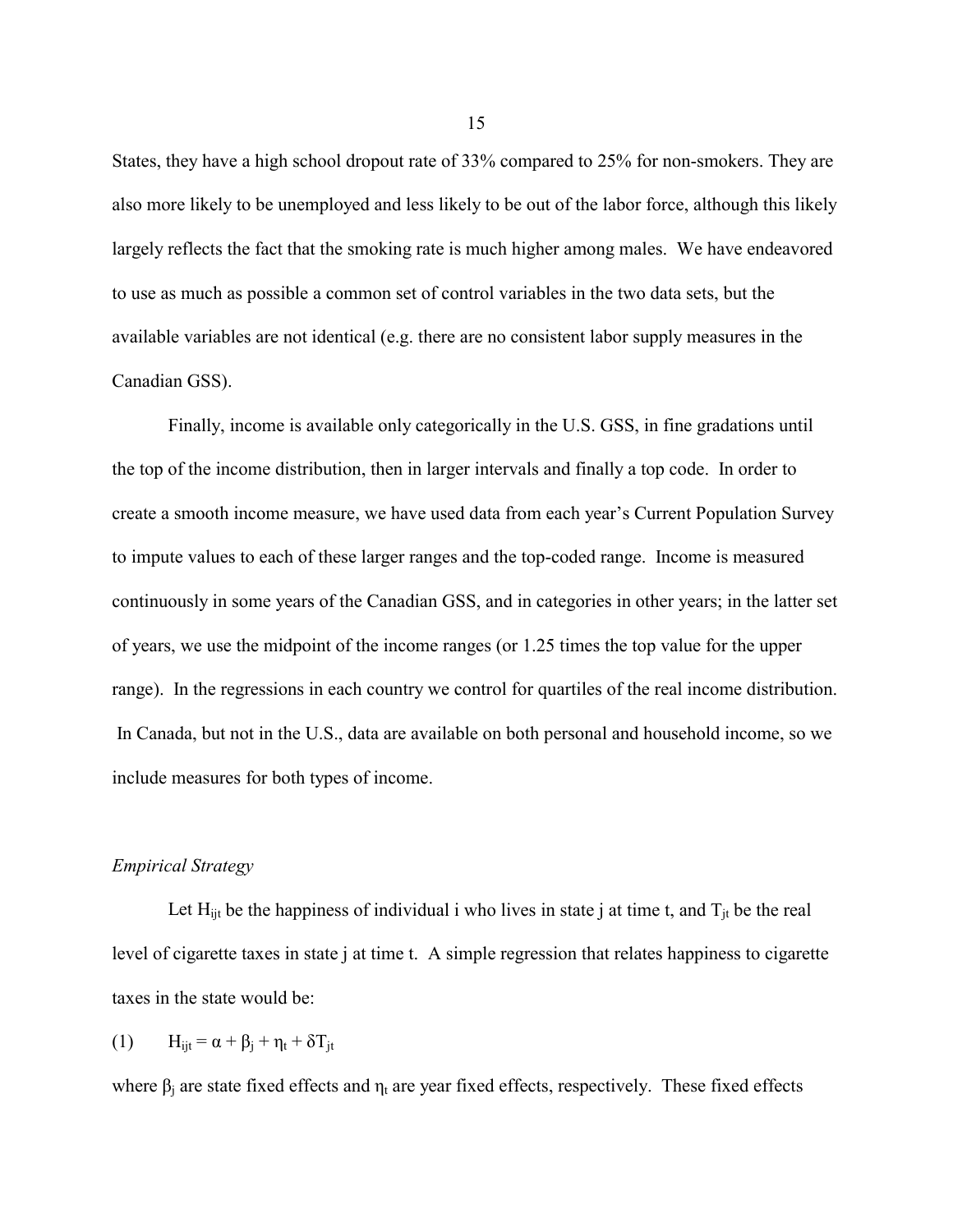completely control for any fixed differences between states and between years, which means that only within-state variation in cigarette taxes is used in the estimation. Though it deals with many of the obvious endogeneity problems inherent in using state policy, this approach may still have problems. For example, if states are changing cigarette taxes at different points in their state business cycle, the estimated "effect" may instead reflect the effect of these economic conditions. Another potential omitted factor from this model is the state spending (or reduced other taxes) that is financed by cigarette taxation. If we find that higher cigarette taxes lead to a general rise in happiness that could simply reflect the fact that these revenues are used in a welfare-enhancing way. Finally, we have the fact that only about a third of our sample smokes on average, so an impact for smokers could be masked in the full sample.

To address this problem, we exploit the fact that cigarette taxes should only affect the happiness of those who are smokers (and former smokers). We can therefore compare the effect of taxes on this group to taxes on those who do not smoke. We cannot do so by using direct data on smoking behavior, for three reasons. First, the happiness effect in our model should operate through both current and former smokers. Second, smoking decisions are themselves a function of the tax rate, leading to a potential sample selection bias: if those who stop smoking when tax rates go up are happier on average than those who continue smoking, this would bias us towards finding a reduction in happiness among (remaining) smokers from higher taxes. Finally, smoking data are only available for a subset of years in both surveys. We therefore compare the impact of excise taxation on predicted smokers.

Specifically, we first estimate a regression that relates smoking behavior to the observable predictors of smoking we see in the GSS data. Most of the variables are available in both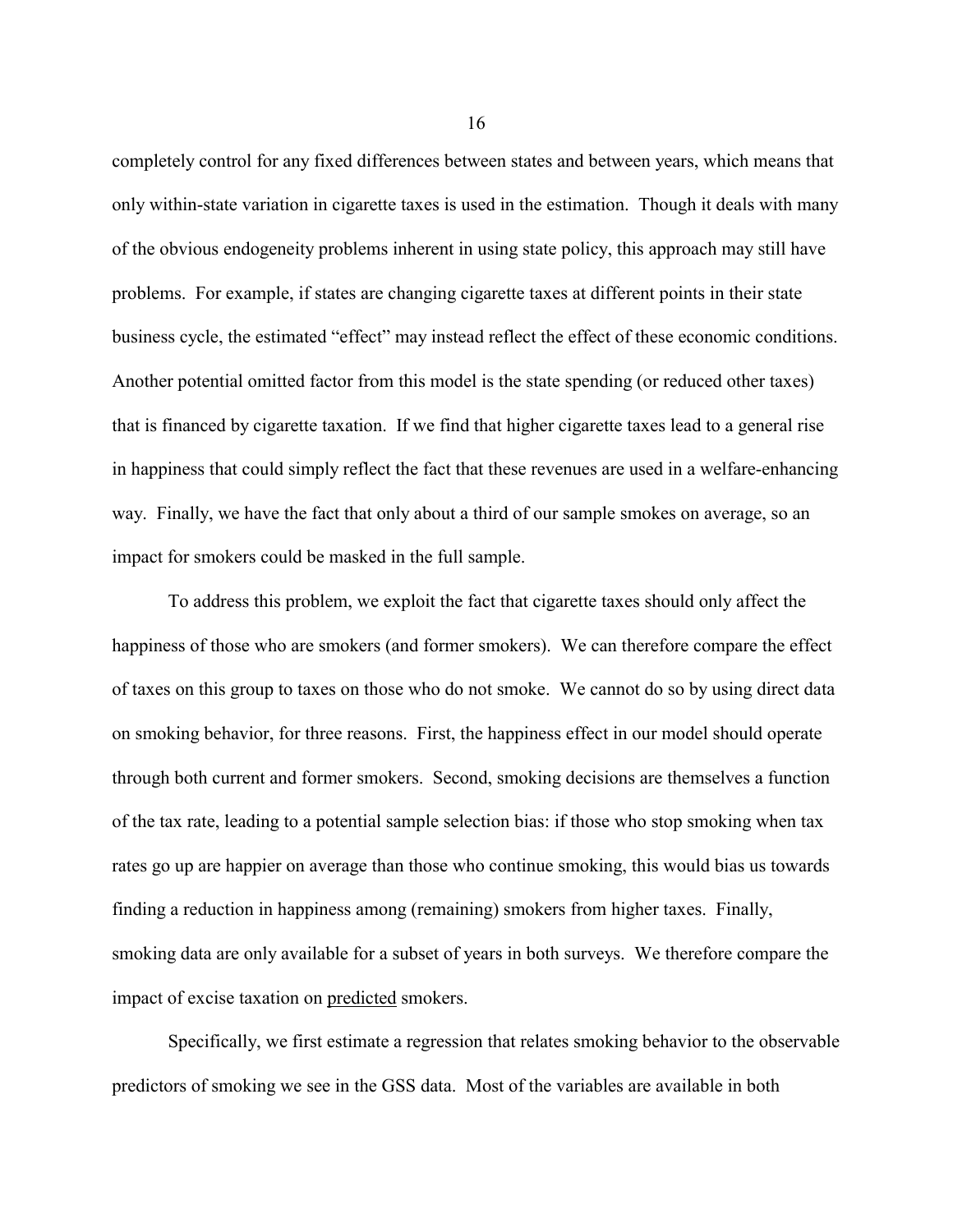countries, but some are available only in one or the other; we used the broadest set of covariates possible to generate the best possible prediction of smoking behavior. Our predictors are: age category and gender interactions; household income quartile dummies; personal income quartile dummies (Canada only); education categories (high school dropout, high school graduate, some college, and college graduate); education of the respondents mother and father (by the same categories; U.S. only); race (white, black, and other; U.S. only); marital status (married, divorced/separated, widowed, never married); dummies for number of children (U.S.) or household size (Canada); dummies for full time work, part time work, unemployed, out of labor force, and whether ever worked (U.S. only); religious attendance (8 categorical values in U.S. that rise monotonically with attendance; three dummies for weekly, monthly, or annual attendance in Canada); born in Canada; live in house or apartment (Canada only); own your house (Canada only); language spoken at home (Canada only); and the state/year or province/year unemployment rate. We estimate such an equation for each year that has smoking information, and use that to form a predicted probability of smoking (PREDSMOK $_{\text{ii}}$ ).<sup>9</sup>

We then estimate equations of the form:

1

(2) 
$$
H_{ijt} = \alpha + \beta_j + \eta_t + \delta T_{jt} + \theta PREDSMOK_{ijt} + \gamma T_{jt} * PREDSMOK_{ijt} + \zeta X_{ijt}
$$

where the coefficient of interest is now  $\gamma$ . So we are now asking whether deviations in cigarette taxes from their state-specific mean cause a relative change in the happiness of predicted smokers relative to those unlikely to smoke. We also include the set of covariates, X, that were used to predict smoking, and which may have independent effects on happiness, as well as a full

<sup>9</sup> In years before the first smoking information is available (1973-76 in U.S.; 1985 in Canada), we use the first available year of information to form the prediction. In years after the last smoking information is available (1994- 98 in U.S.; 1998 in Canada), we use the last available year. In years between, we interpolate from years that have the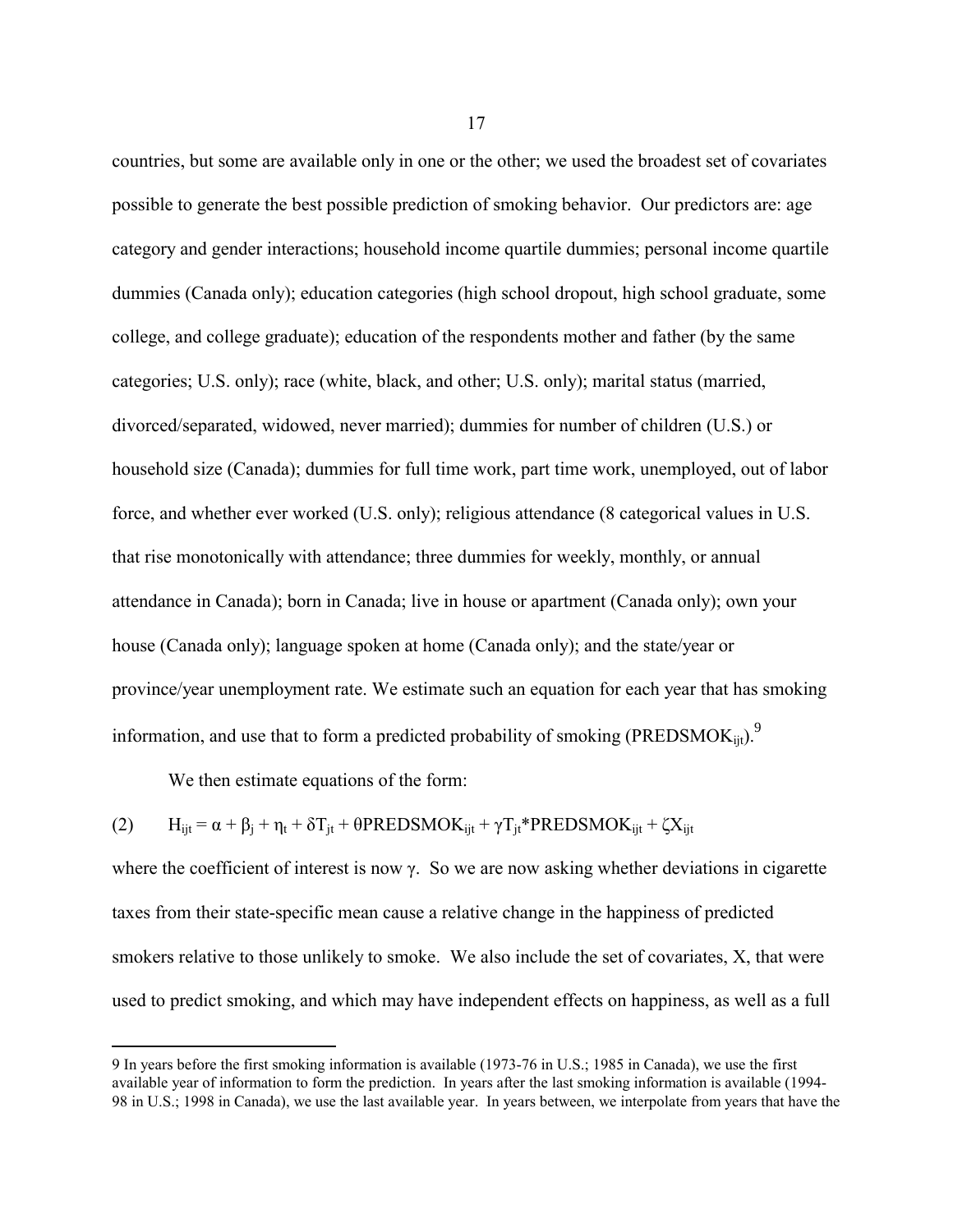set of state and year dummies (and, for Canada, month dummies, since some of the Canadian GSS surveys are carried out throughout the year and we want to capture any seasonality in survey responses). Note that when these X variables are included, the coefficient θ is still identified by the fact that the prediction equations are estimated year-by-year, while we don't allow for yearspecific coefficients on the Xs. But this is a very tenuous source of identification, and as a result we don't focus our analysis on the direct effect of PREDSMOK. Rather, the key coefficient is  $\gamma$ on the interaction between PREDSMOK and T. This is well identified by the interaction between changing taxes within states over time and the predicted odds of smoking.<sup>10</sup>

We create dummy variables for the various happiness responses described above, and use those as our dependent variables. We estimate linear probability models for ease of interpretation; probit estimates are similar. In estimating all our equations, we adjust the standard error to allow for both auto-correlation and the grouped data, as suggested by Bertrand, Duflo and Mullainathan (2001). We do this by performing a White correction that allows for an arbitrary variance-covariance matrix within states.

# **Part IV: Results**

# *Basic Results*

1

Table 2 shows our basic findings. The first three columns focus on American Data, while

smoking information.

<sup>10</sup> We show below that allowing a distinct time trend for our predicted smoker group also does not change our basic findings.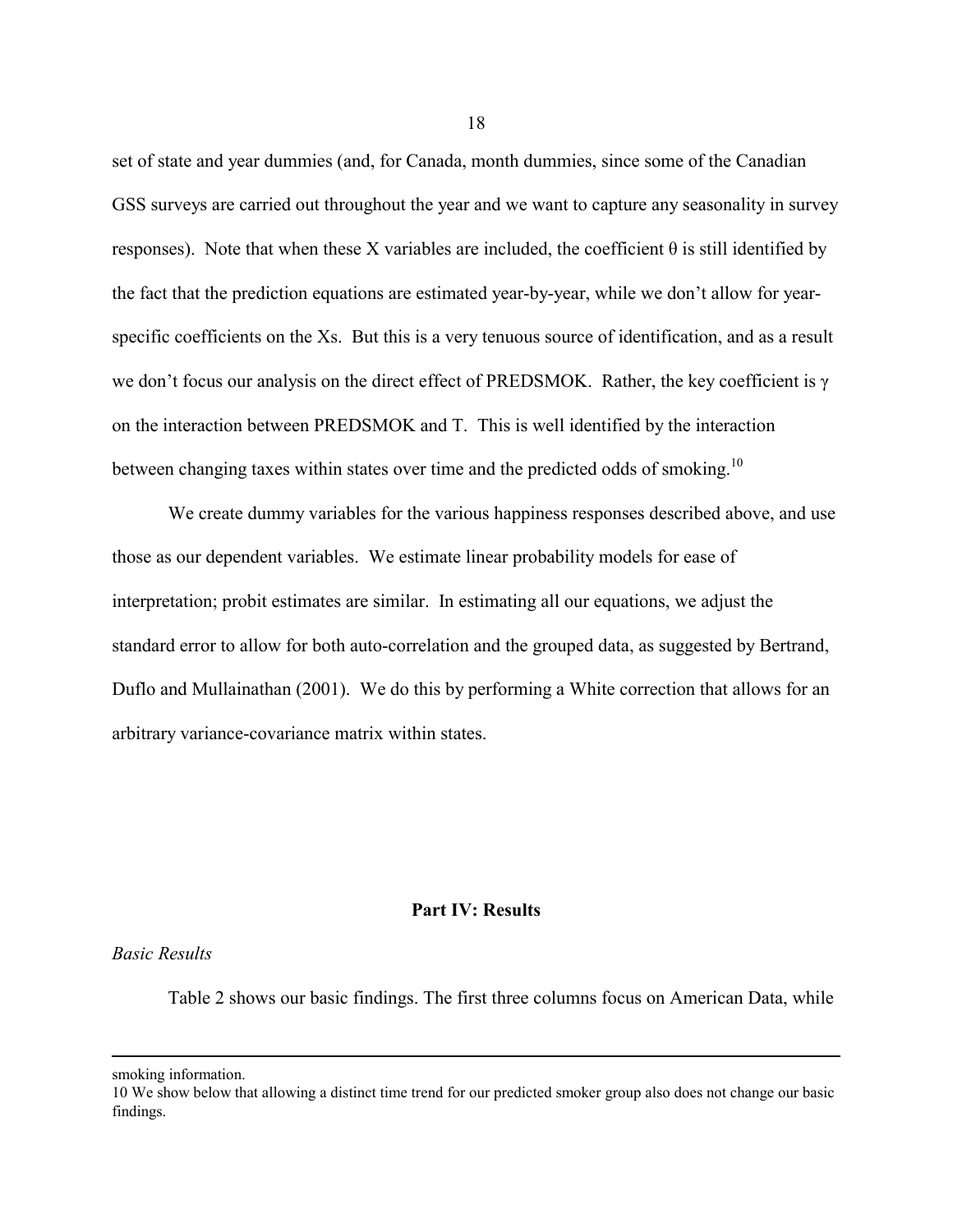the second three focus on Canadian data. Each regression is an OLS estimate of (2), including covariates, where the dependent variable is a dummy indicating which level of happiness people chose. Where the covariates used are the same in both countries, we use one row for both regressions; where they differ, we use separate rows for the U.S. and Canadian cases.

In the U.S. data, cigarette taxes have a positive but insignificant effects on the probability of predicted smokers answering "very happy" or "pretty happy". It has a negative and very significant effect on the probability of answering "Not happy". Specifically, the interaction term between the predicted smoking variable and the tax rate in column (3) is significantly negative. This suggests that cigarette taxes especially reduce unhappiness amongst those predicted to be smokers. Our estimated effect here is that each penny of excise taxation reduces unhappiness by 0.156 percentage points among predicted smokers. Given that the effect is focused on reduction in unhappiness, we focus on this variable for the remainder of our U.S. analysis.

 In the next three columns, we examine the effect of Canadian tax changes on happiness in the Canadian data. Strikingly, we once again find that higher cigarette taxes make predicted smokers happier. Taxes raise the probability of predicted smokers answering "very happy", while reducing the probability of them answering "somewhat happy" or "unhappy". Once again, the statistically most significant effects are found here for unhappiness, where we find that each cent of excise taxation lowers the odds of being unhappy by 0.048 percentage points. To parallel the U.S. analysis, we focus on this unhappiness measure for the rest of the paper.

There are two ways to gauge these magnitudes. The first is to contrast the impact of excise taxation to other predictors of happiness. For example, we find that, conditional on all other Xs, being in the top income quartile reduces unhappiness by about 7.5 percentage points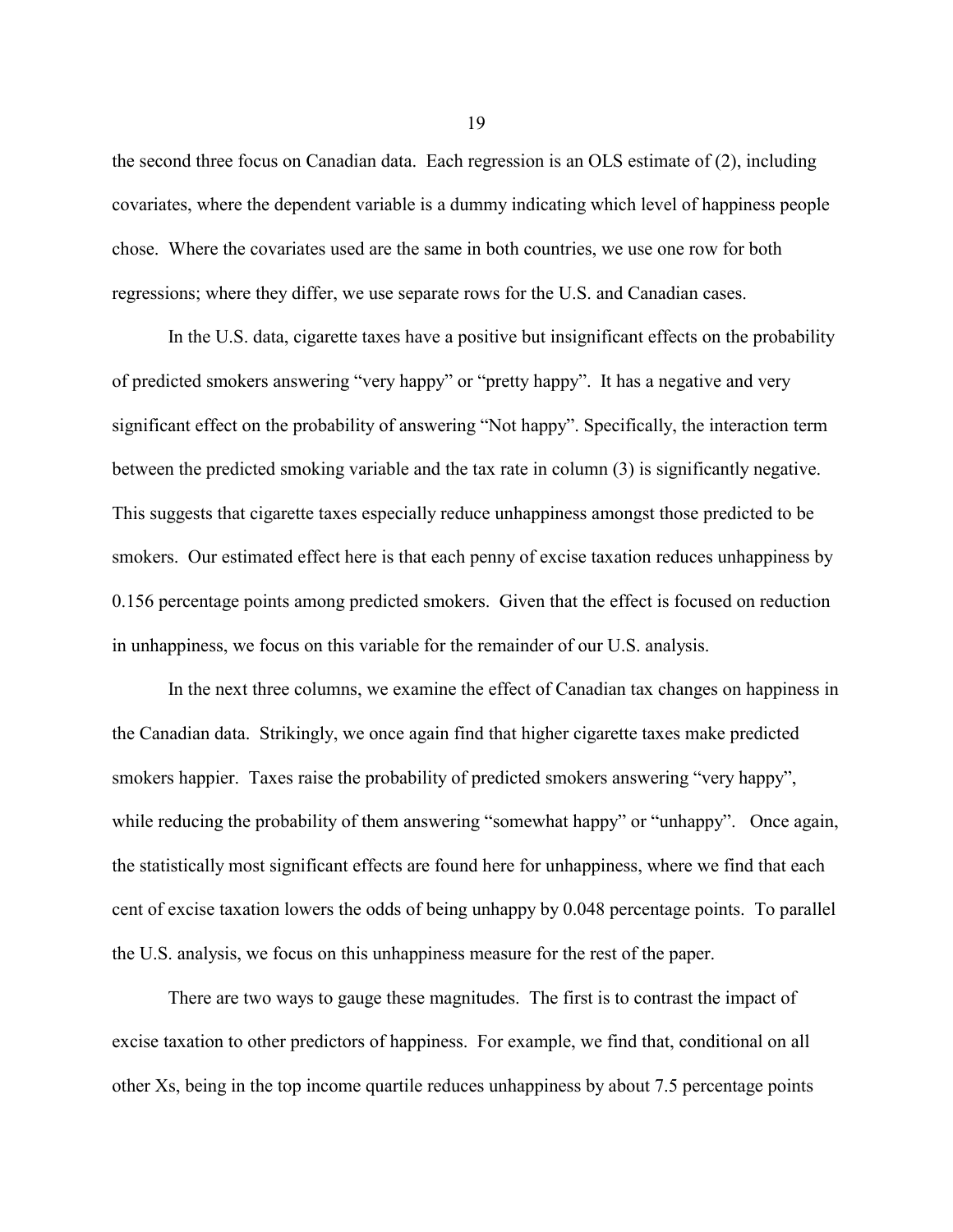(relative to the bottom income quartile) in the U.S., and by about 6 percentage points in Canada (incorporating the impact of being in the top quartile of both family and personal income). So a 50-cent (in the U.S.) or \$1.33 (in Canada) excise tax would have the same effect. In other words, such an excise tax level would be equivalent to moving a predicted smoker from the bottom to the top income quartile.

This exercise implies very large impacts of excise taxes on happiness. But one difficulty with this type of comparison is that the effect of the X variables themselves on happiness may not be well identified. While the impact of cigarette taxes on the happiness of predicted smokers is, we argue, a well identified relationship, the same cannot necessarily be said of the impact of factors such as income on happiness; those who are richer may be fundamentally less happy for other reasons, for example, understating the impact of income on happiness.

A better comparison may be to consider what these results imply for the effects on happiness of reducing smoking. Estimates of the impact of excise taxes on tobacco expenditures are generally in the range of -0.5, although Gruber and Koszegi (2002) obtain a higher elasticity of roughly -0.6 using more recent data. Gruber, Sen and Stabile (2002) estimate an elasticity for Canada of  $-0.45$ .

These estimates suggest that each 10 cent increase in price leads to a 6% decline in smoking in the U.S. (given the base average real price of 97 cents over our sample period) and a 3% decline in smoking in Canada (given the base average real price of \$1.67). Our happiness regressions suggest that this tax rise is also associated with an decrease in 1.5 percentage points of happiness amongst all those who are predicted smokers in the U.S., or roughly 10% of baseline unhappiness among smokers, and 0.46 percentage points among those who are predicted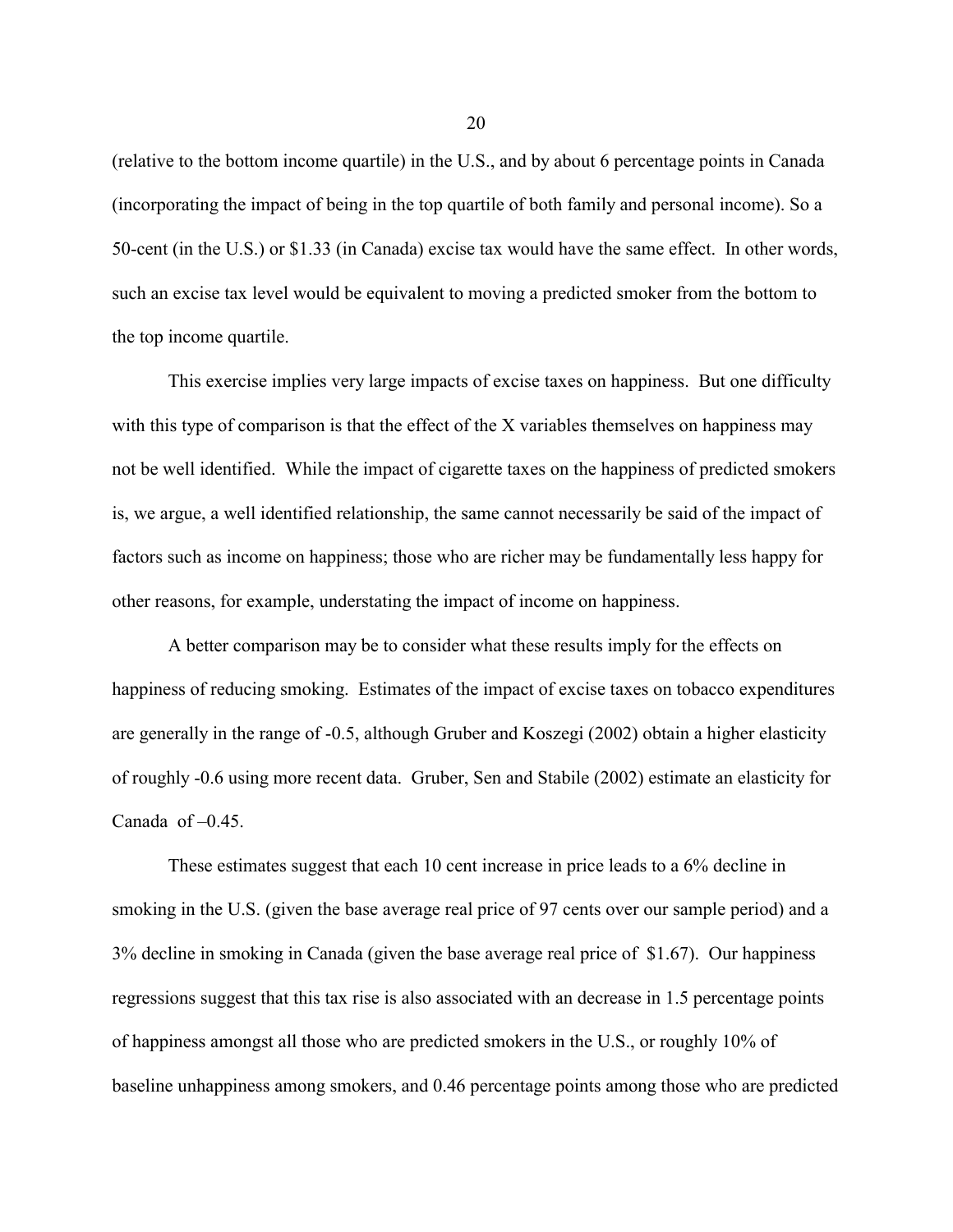smokers in Canada, or roughly 7.6% of baseline unhappiness among smokers. Extrapolating, then, these findings suggest that reducing smoking by 60% would fully remove unhappiness among smokers in the U.S., and that reducing smoking by 40% would fully remove unhappiness among smokers in Canada.

These implied effects are once again quite large. At the same time, the data reviewed earlier suggests that smoking is a very negative influence in the lives of many smokers so it is plausible that there could be large effects on happiness from smoking reduction. Nevertheless, given these large magnitudes, we turn next to specification checks to demonstrate that the estimates are robust.

Comparing the results across the countries suggests that a similar level change in taxes has a much smaller effect in Canada than in the US. One possible interpretation of this could come from the higher level of base prices in Canada, relative to the U.S. Given these high taxes already in place in Canada, the remaining pool of smokers may be those with the largest selfcontrol problems. These smokers may need much larger tax changes to dissuade them from smoking. This contention is consistent with the fact that the elasticities of smoking with respect to price are similar across the two countries, despite the fact that base prices are much higher in Canada.

# *Specification Checks*

In Table 3, we further explore the sensitivity of our findings to concerns about omitted state variables that might be correlated with cigarette excise tax policy, focusing on the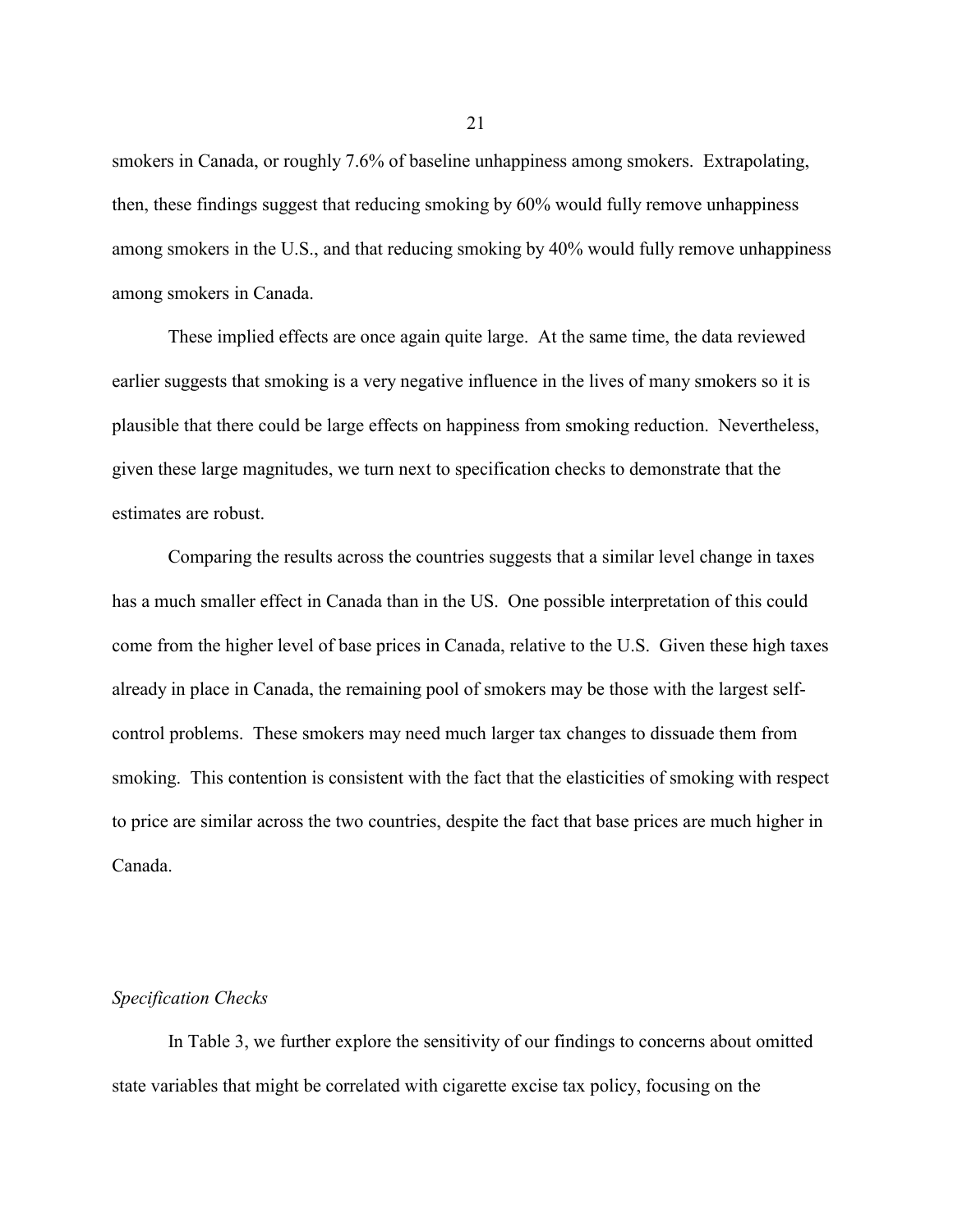"unhappy" variables in both countries. In the first column, we show our basic results from Table 2 for comparison. In the second column, we interact the state/year unemployment rate with PREDSMOK, to capture any differential impacts of the cycle on the happiness of predicted smokers and nonsmokers; this has no impact on our estimates. In the third column, we include state-specific linear time trends to capture any slow-moving trends in tax policy and happiness that might confound our results; including these trends raises the estimates in both samples. In the fourth column, we interact a time trend with the predicted smoking measure, to allow for separate trends in well-being for predicted smokers and nonsmokers; once again, there is little impact. In the fifth column, we interact each state dummy with PREDSMOK to allow for the effect of predicted smoking to vary by state; this reduces the estimate somewhat in the U.S., but raises it in Canada. Overall, our findings are reasonably robust to these controls for slow-moving trends in the data or heterogeneity in populations across states.

In Table 4, we address a different worry: that our happiness result arises through the spending financed by cigarette excise tax increases. Suppose, for example, that government spending is more redistributive than excise taxation, or at least valued more by the types of individuals who are predicted to smoke. Then our finding could reflect the happiness effects of spending, not excise taxation.

To address this point, we have gathered data on three other state or province taxes: the excise taxes on gas and alcohol, and the state or province sales tax rate.<sup>11</sup> We have also gathered data on state or province real revenues per capita. If this is a spending effect, so long as cigarette

 $\overline{a}$ 

<sup>11</sup> The sales tax rate in both countries is an ad valorem rate; the gasoline tax is cents per gallon in the U.S. and cents per litre in Canada; the alcohol tax is dollars per case of beer in the U.S. and ad valorem rate in Canada. All dollar tax rates are expressed in real terms.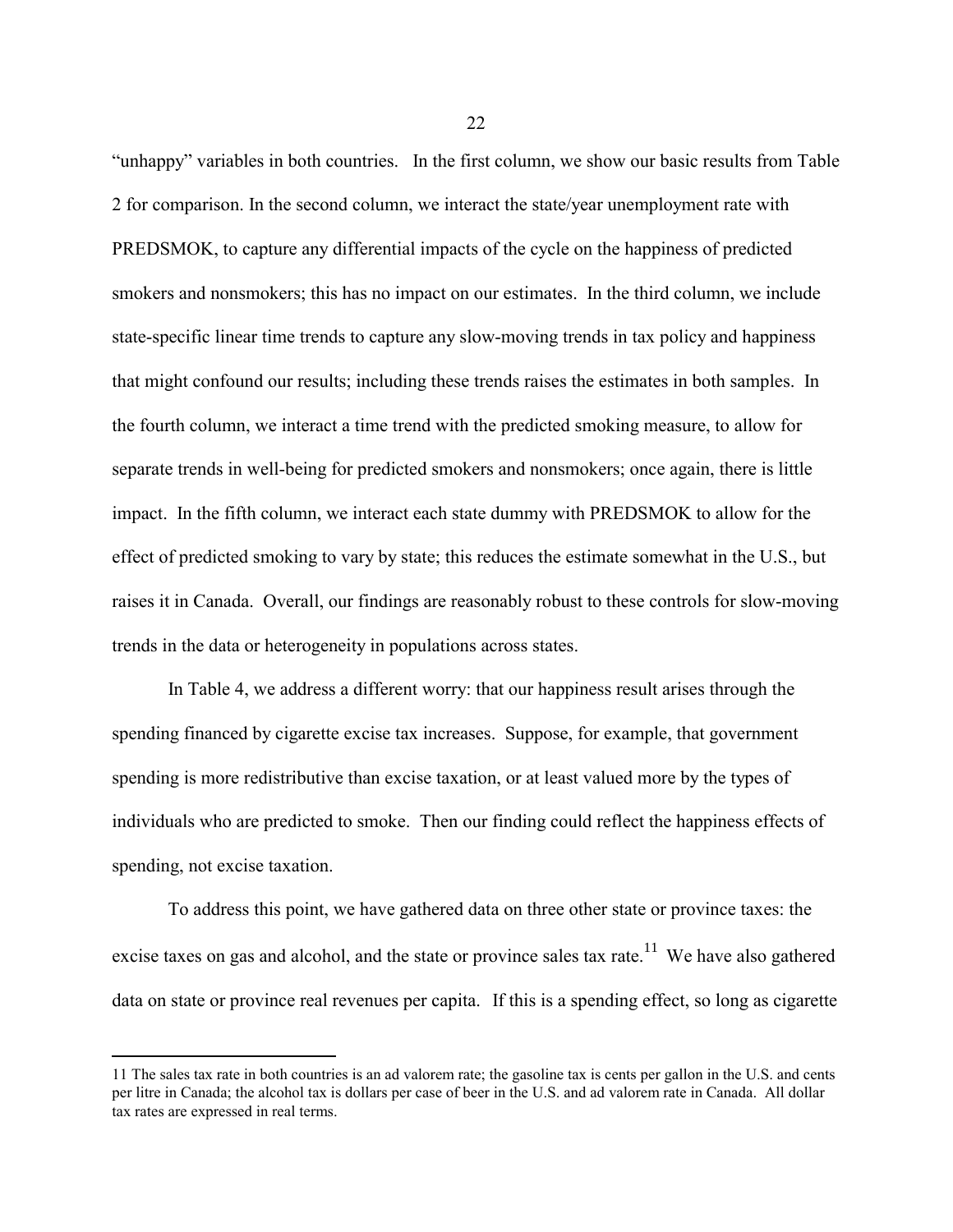excise revenues are spent in a similar fashion to other tax revenues, then we should see a similar happiness effect from these other taxes. We therefore add to our regression specification these tax variables, as well as their own interactions with predicted smoking.

In column  $(1)$ , we see the effect of the beer tax, in column  $(2)$ , the effect of the gas tax, in column (3) the effect of the sales tax and in column (4), the effect of total state revenues. In all four cases and in both countries, we see that the inclusion of these variables does not much affect the initial estimate of the cigarette tax\*predicted smoker interaction. Moreover, the new interaction terms with other taxes themselves are never negative and significant, although, for the U.S., there is a marginally significant negative effect of revenues per capita. For Canada, the interactions with gas and sales taxes are actually positive and significant, suggesting that higher tax rates on those items raise unhappiness among predicted smokers. This may reflect the fact that these regressive taxes are targeted to those low income persons most likely to smoke. But, if anything, they suggest a bias against our finding for cigarette taxation. Thus there is little evidence that it is *spending* of tax money (rather than the tax itself) that is affecting smoker happiness.

Yet another possibility is that cigarette taxes are somehow spent differently than other kinds of taxes, so that there remains a happiness effect through the revenue side. We have investigated this possibility by gathering data on the composition of public spending in the U.S. over the 1977-1999 period, decomposing total spending into spending on: educational services, social services, transportation, public safety, environment and housing, government administration, utility expenditures and other spending. We then regressed each of these spending categories on the different taxes to determine whether the marginal effect of cigarette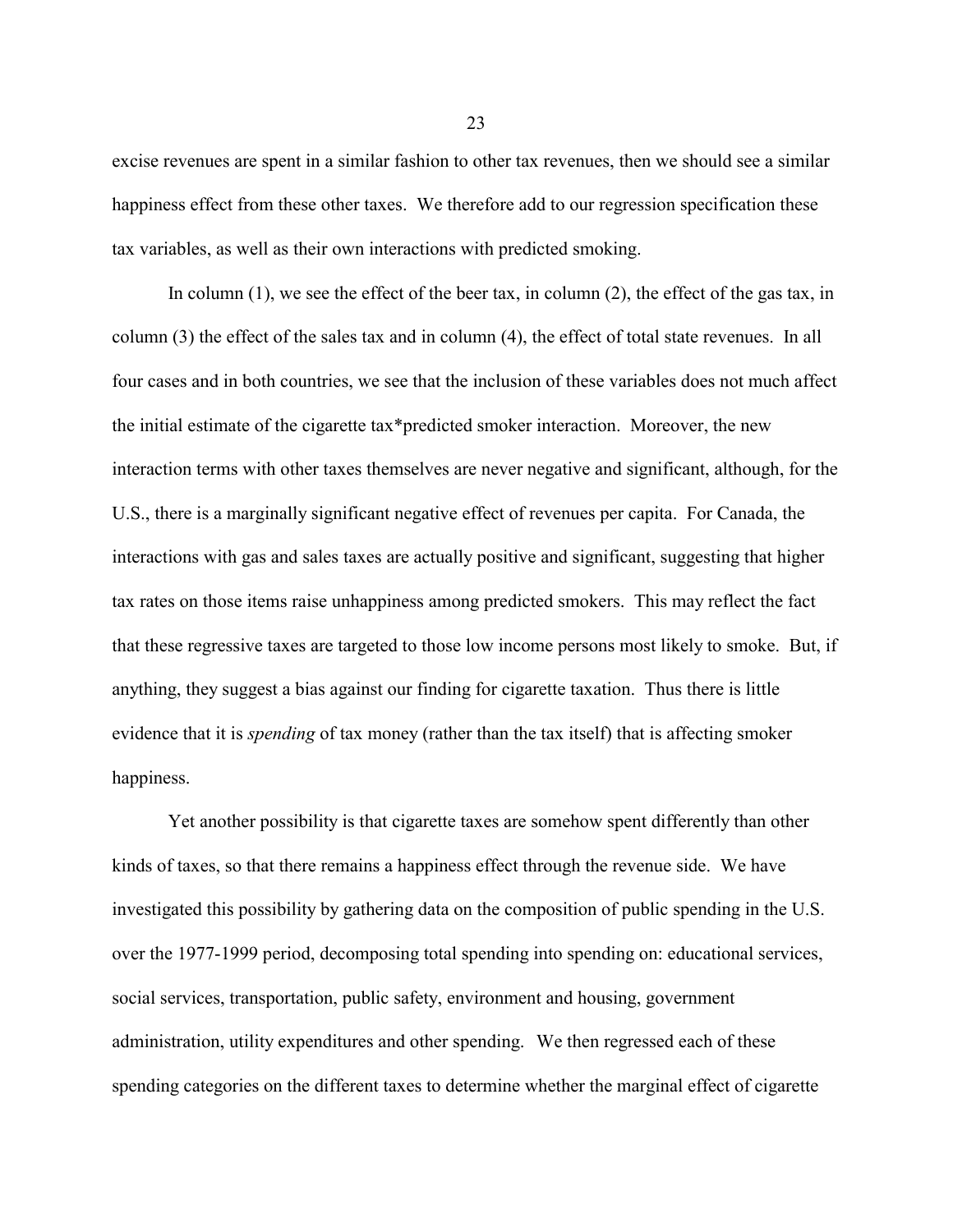taxes was different than the other taxes we have studied. No significant pattern was found. This suggests that differential spending of cigarette tax revenues does not drive our results.

## **Part V: Alternative Interpretations**

These results so far are consistent with a time inconsistent model. But could they also be consistent with the time-consistent model? On the surface they are not, but with some reinterpretations they can be. One possibility is to argue that it is not smokers who are made happier but instead the spouses and relatives of smokers. Since our identification strategy compares predicted smokers to predicted non-smokers, our estimates would also include this externality effect if spouses and relatives have similar background characteristics. They would then also appear to be predicted smokers.

Of course, if higher taxes made family members better off, then this would indicate another potential failure of the standard model: imperfect family utility maximization. That is, by the same logic that shows that time consistent smokers cannot be made better off by a higher tax, families of smokers cannot be made better off by a higher tax if the smoker was maximizing family utility. If family utility was being maximized, and family members were better off with less smoking, then smoking would have already fallen. But the failure to maximize family utility is a very different type of failure than that discussed earlier, so it is important to distinguish whether this is driving our results.

We investigate this possibility in two ways in Table 5. First in columns (1) through (6), we separately examine the effect by marital status and gender. If our effects are due to individual internalities, there is no *a priori* reason to believe the self-control problem ought to be greater for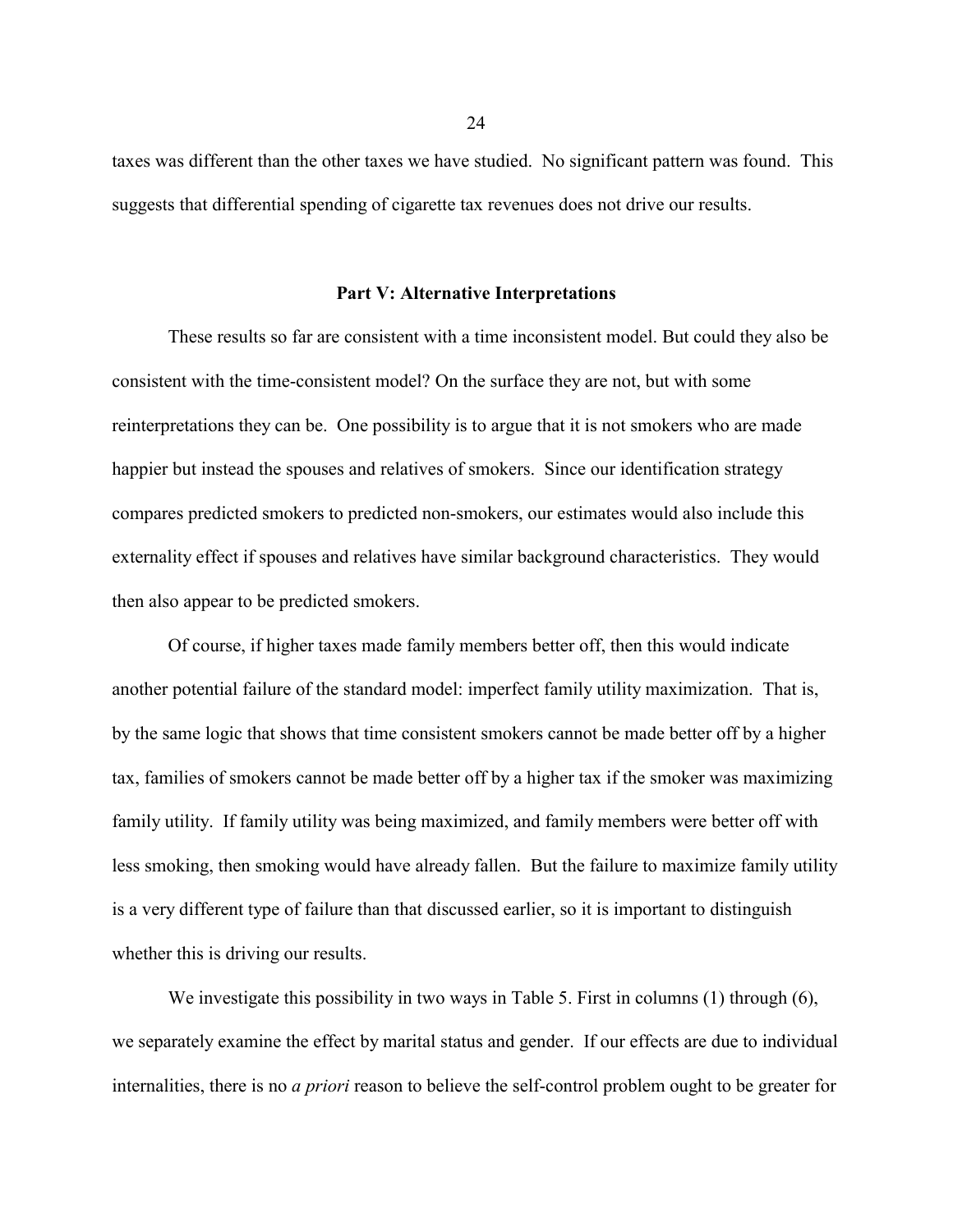any particular group (holding constant the predicted level of smoking). If, on the other hand, our effects were due to intra-family externalities, one would expect differences. Specifically, one would expect married people to show bigger effects since they are more likely to experience the externalities of smoking. Moreover, since men smoke more, wives should experience a bigger externality than husbands.

In Table 5, we therefore separately estimate our baseline model for married versus single people and then for four different groups: married men, married women, single men and single women. In the US data, there is some evidence that married people show a bigger effect, and that the effect is indeed largest for married women. In the Canadian data, however, the largest effect is for single men and the effects for singles are much larger than the effects for marrieds. Thus, the variation across groups seems essentially random and unrelated to the externalities story.

In columns (7) through (8), we examine this possibility in a different way. In the U.S. data, which has information on spousal education and labor supply, we estimate spousal predicted smoking as a function of the same set of covariates as above, but using the spouse's education and labor supply in place of the respondent. This allows us to augment our regression model by also including the predicted smoking of the spouse and it's interaction with the tax. Unfortunately, this exercise cannot be carried out in Canada due to the paucity of information on spousal characteristics. If our results are driven by within-family externalities, then we would see effects through spousal smoking, and reduced or zero effects through own smoking.

In fact, we do find some weak evidence for a role for spousal smoking in determining own happiness. The interaction of spousal predicted smoking and the tax is negative and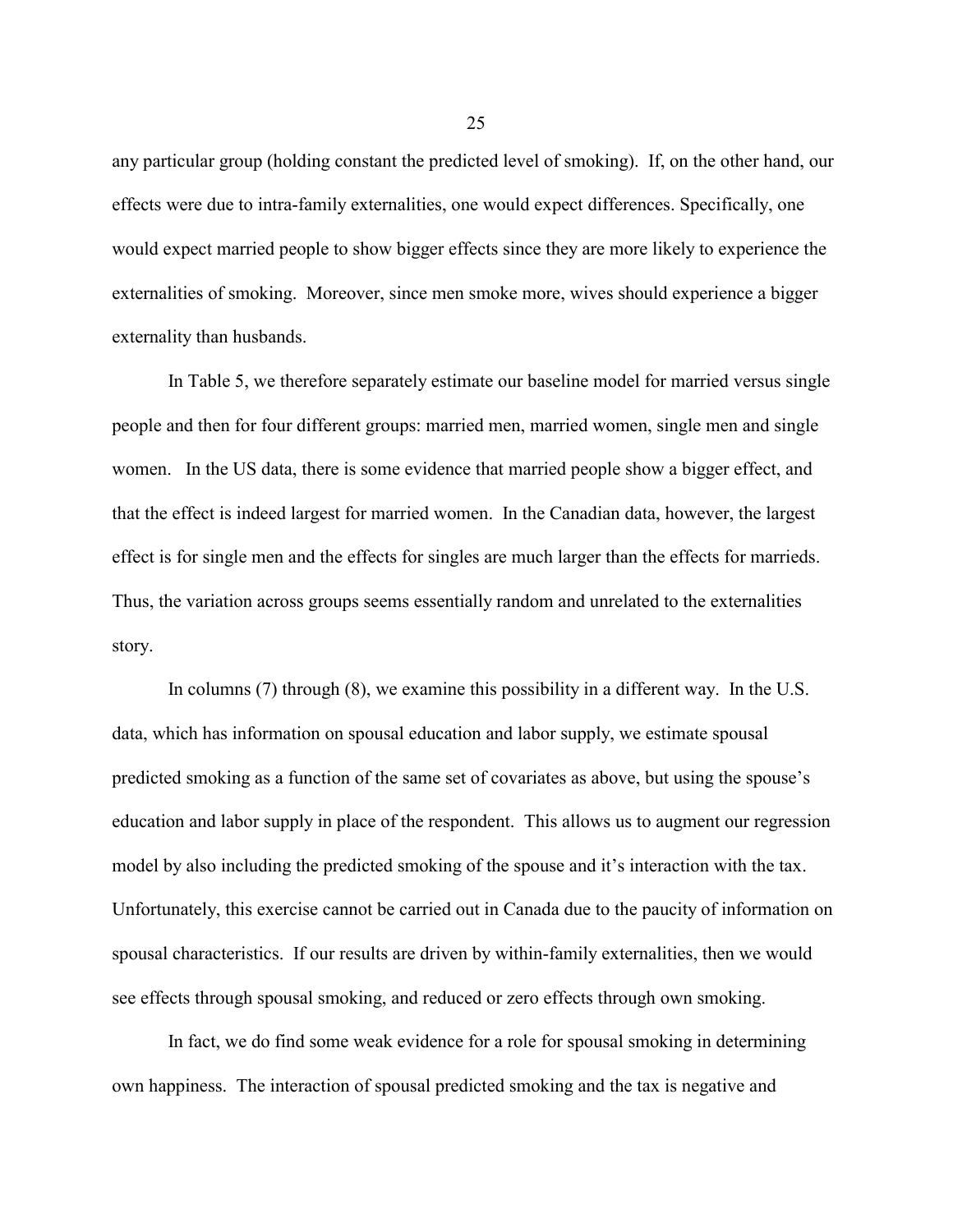marginally significant for all married persons; that is, married couples where the spouse is more likely to smoke are also made marginally better off by the tax. But the inclusion of this term has no effect on our key estimated interaction of respondent predicted smoking with the tax. Thus, within-family externalities may be present, but they appear unable to explain our results.

There is a further complication with interpreting these results as evidence for a time inconsistent model, however, which is much more fundamental. The key differential prediction between the time consistent and inconsistent models is over the immediate impact of taxation on the present discounted value sum of utility. But, in fact, we do not measure the present discounted value of utility, only happiness at a point in time. This makes interpretation of the results somewhat more complicated. For a time consistent consumer, the effect of taxes on today's utility is clearly negative, but the effect on future happiness can be positive. This is because reducing smoking today can raise future utility. Put another way, the tax inducing him to reduce smoking is analogous to an investment in which he bears a cost today (immediate pain of withdrawal) and reaps a benefit in the future (higher utility tomorrow). Even though the net effect of this investment on utility is negative, when appropriately discounted, the long-run effect will be positive. On the other hand, the sophisticated hyperbolic consumer is made *immediately* better off by a tax, since they are pleased to have this commitment device made available.

 The problem is that our existing test does not measure the immediate impacts of the tax, but rather the average impacts over time. Since we are regressing current happiness on current taxes, our estimated coefficients include the immediate effect of taxes on happiness. But if taxes are correlated over time, they will also include the lagged effect. Specifically, the more auto-correlated are cigarette taxes, the more the estimated effect in equation (2) includes the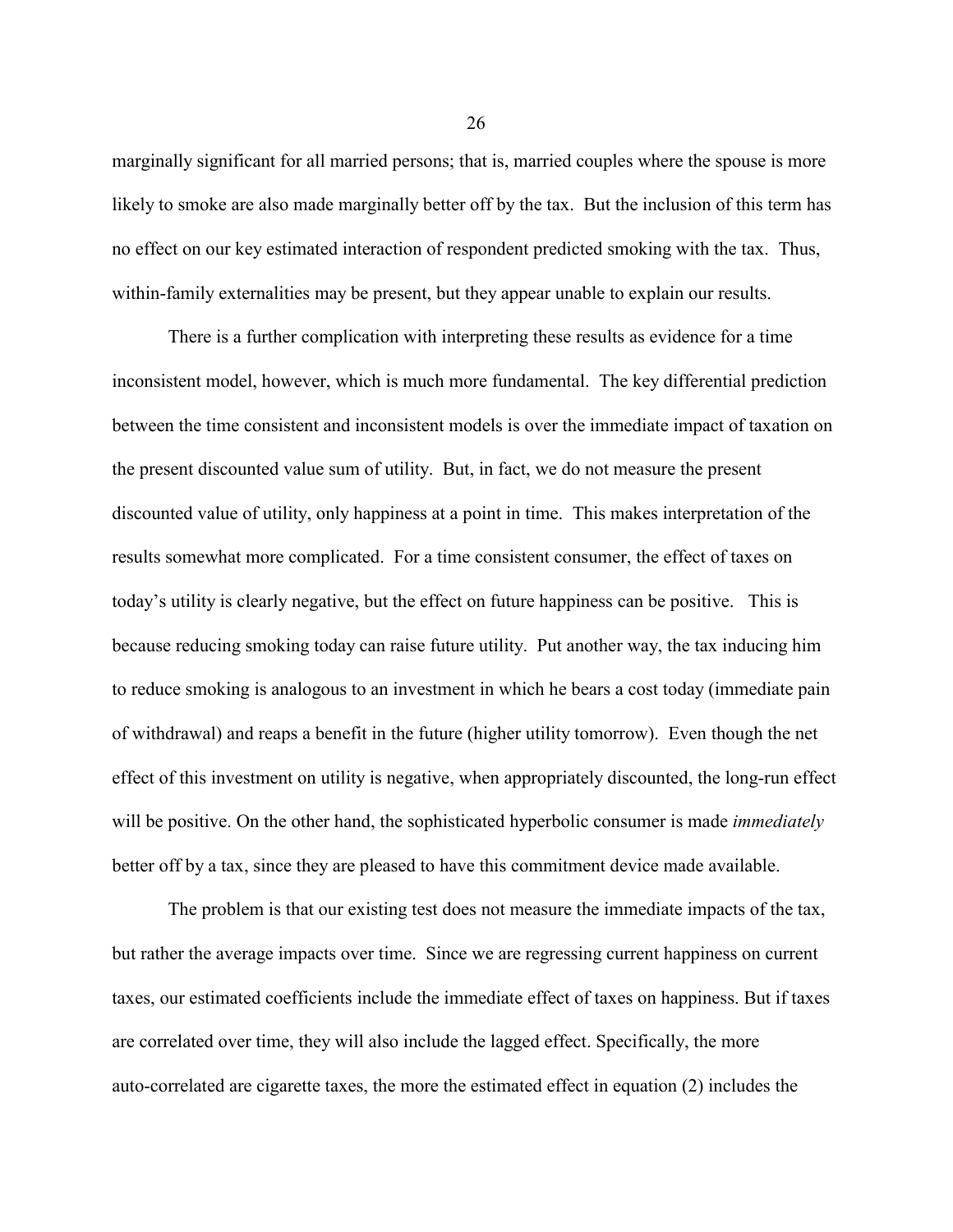effect of lagged taxes. Thus, our test cannot rule out that time consistent smokers are being made better off in the long run, which through serially correlated tobacco taxes appears as an effect of the current tax on happiness.

This discussion suggests a stricter test to distinguish these models: examine the immediate, rather than long run, impact of taxes on happiness. But doing so increases our data requirements dramatically. To measure the average effect over time, all we require is that, summed over all periods before and after a tax changes in a state, we have sufficient observations to identify an impact of a tax change. But, to examine an immediate impact requires having data in one period on enough observations to distinguish the impact of taxation. This is impossible in the U.S. GSS. That data has the advantage of many years of data, but the typical sample size in any year is fewer than 2000 observations, which is then divided over 50 states. When years are pooled, our state specific sample sizes are sufficient to identify average tax effects. But identifying short run effects is impossible.

The Canadian GSS, however, does permit a short run comparison. Our Canadian GSS data have between 9300 and 27,600 observations per year. Moreover, these are divided over only 10 provinces, so that the average province/year cell size is over 2000 observations. Thus, we can aggregate these data to the province/year level and estimate changes regressions that allow us to examine short run impacts of tax changes.

To do so, we divide our Canadian GSS sample into those likely and unlikely to smoke; the former group is composed of those above the  $75<sup>th</sup>$  percentile of the predicted smoker distribution (a 41% chance of smoking or greater), while the latter is composed of those below the  $25<sup>th</sup>$  percentile (a 19% chance of smoking or smaller). We then create a data set where each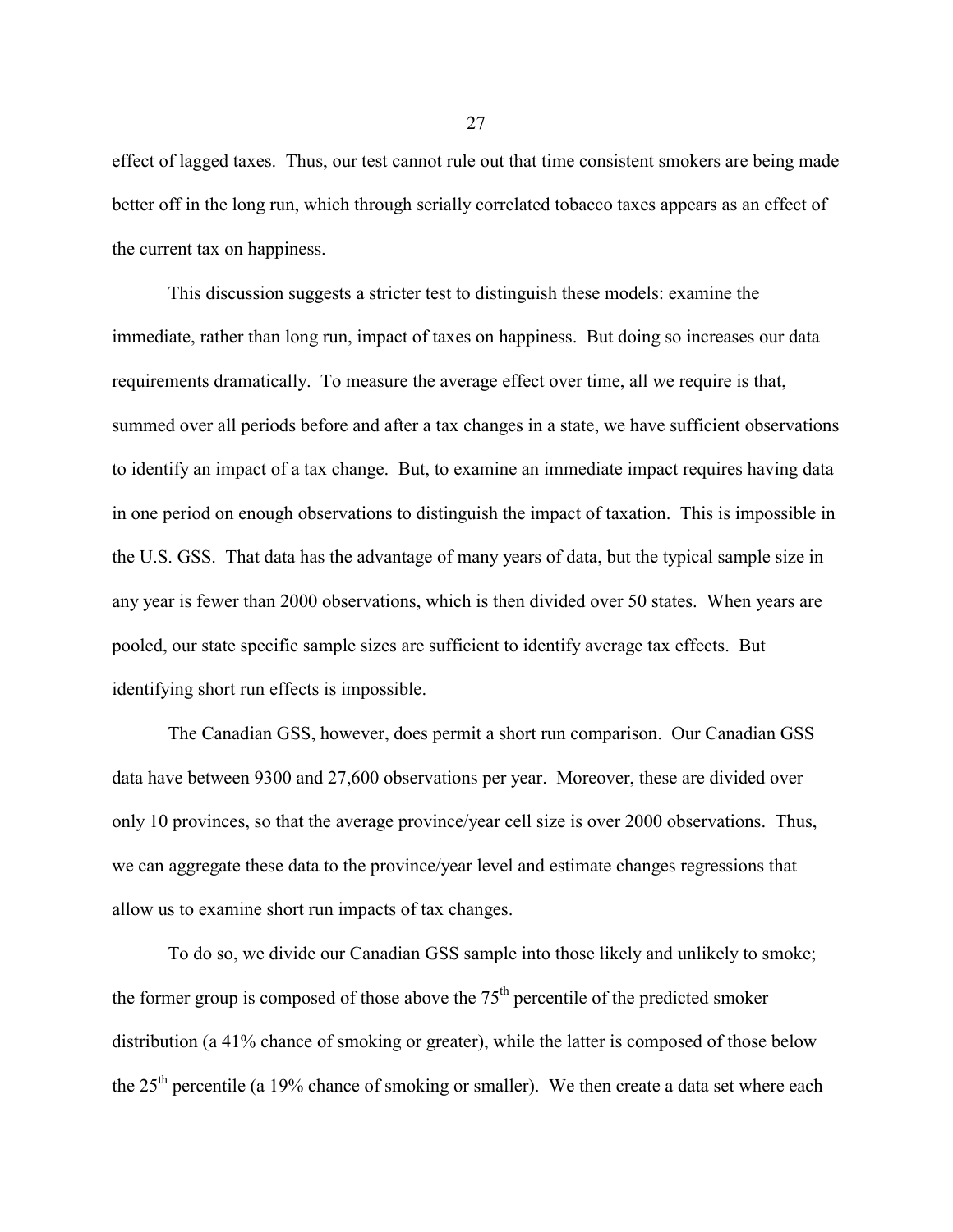observation measures the mean level of unhappiness and excise taxes for each predicted smoker group in each province in each survey year. Using these data, we regress the *change* in mean happiness on the *change* in mean excise taxes separately for each group, including a full set of year dummies to capture time trends in happiness changes. By using changes, rather than fixed effects, we measure the short run, rather than the average longer run, effects of tax changes on well-being.

Estimating this changes model for predicted smokers, we obtain a coefficient of –0.044 (0.016). This result confirms that, for predicted smokers, there is a short-run negative effect of higher taxes on unhappiness; when taxes rise, happiness falls. For predicted non-smokers, on the other hand, this changes model yields an estimate of –0.009 (0.008), which is both statistically insignificant, and statistically significantly lower than the estimate for predicted smokers, confirming the causal interpretation of our finding for predicted smokers.

Thus, it appears that the impact of taxes on unhappiness does occur in the short run, which is consistently only with the sophisticated (or partly sophisticated) time inconsistent model. Of course, even this evidence is not dispositive, as our differences are taken over one or more years. If the costs of quitting are high enough and/or discount rates are high enough, even within one year a time consistent smoker could be made better off from reducing smoking. But the overall pattern of findings remains much more consistent with the time consistent alternative than with the rational addiction model.

## **Part VI: Conclusions**

The results in this paper have potentially important implications for how policy makers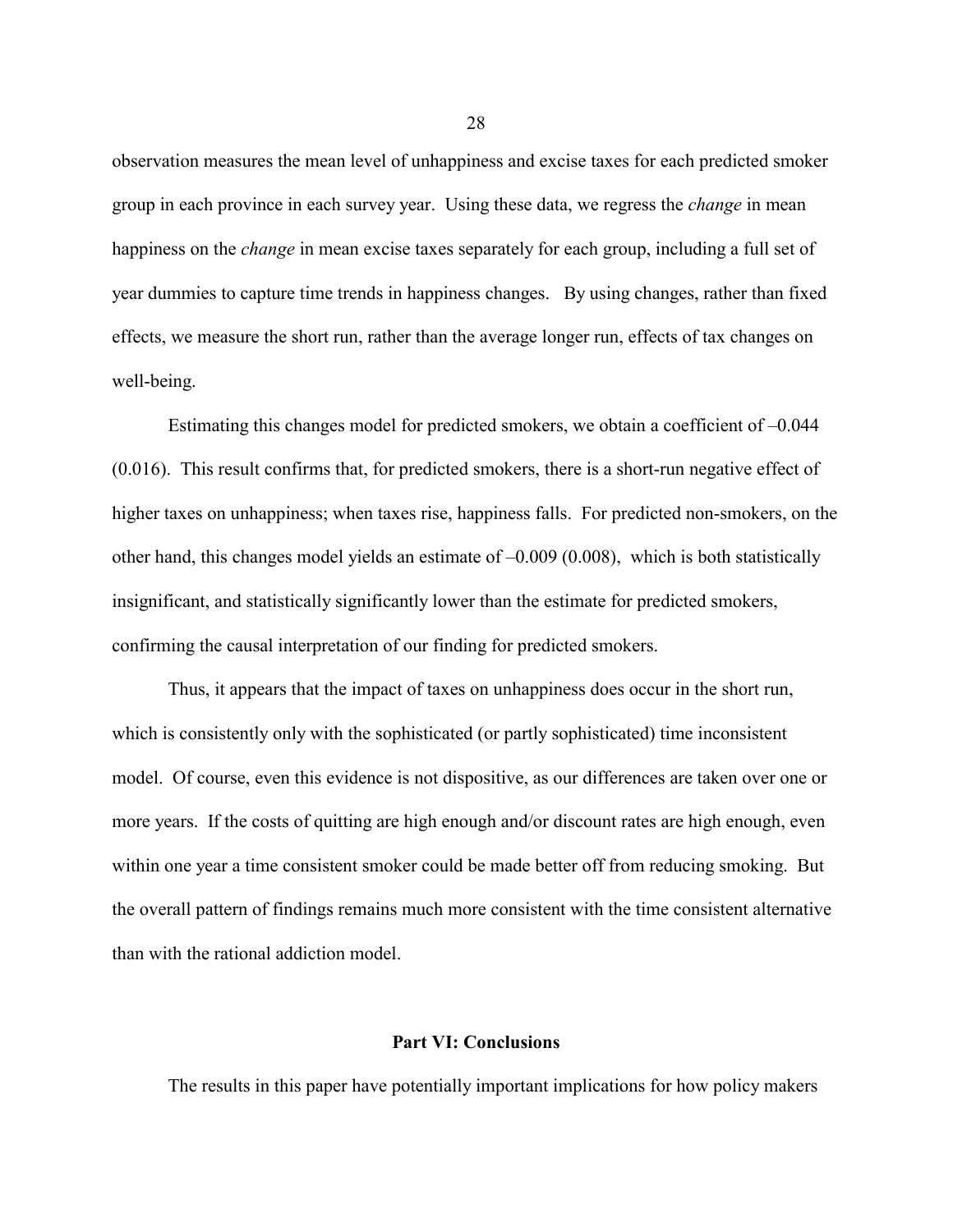should view smoking in general and cigarette taxes in particular. In particular, they suggest that smokers themselves may be made better off by cigarette taxes. This result is inconsistent with several rational views of smoking that would view such a tax as a pure hindrance on smokers, and more consistent with behavioral time-inconsistent models in which these taxes may serve as self-control devices.

The methodology used in this paper should also have broader interest. Economists are often concerned with welfare, with how policies affect the happiness of people. Yet there are few tools for empirically assessing welfare. In the case of smoking, as with many other behaviors, behavioral reactions to changes in the environment can only provide limited insight into the welfare implications of policy interventions. Theories that have very different policy implications can accommodate a variety of behaviors and, as a consequence, empirical work on behavioral responses can leave us in the dark about welfare.

Subjective well-being measures provide a possible way to directly address welfare questions. As our analysis shows, this direct approach is empirically feasible. Happiness measures may be noisy, but in our case at least, they contain sufficient signal to discern effects of moderate size policies. This is heartening because happiness data is abundant. In the US, the GSS is available in moderately large samples for many years. Looking beyond the US, the Canada data we use is not the exception but rather the rule: many countries, notably in Europe, collect cross-sections and panel data on happiness. In short, the results in this paper suggest that by using happiness data, economists may be able to directly assess the impacts of public policy on well-being.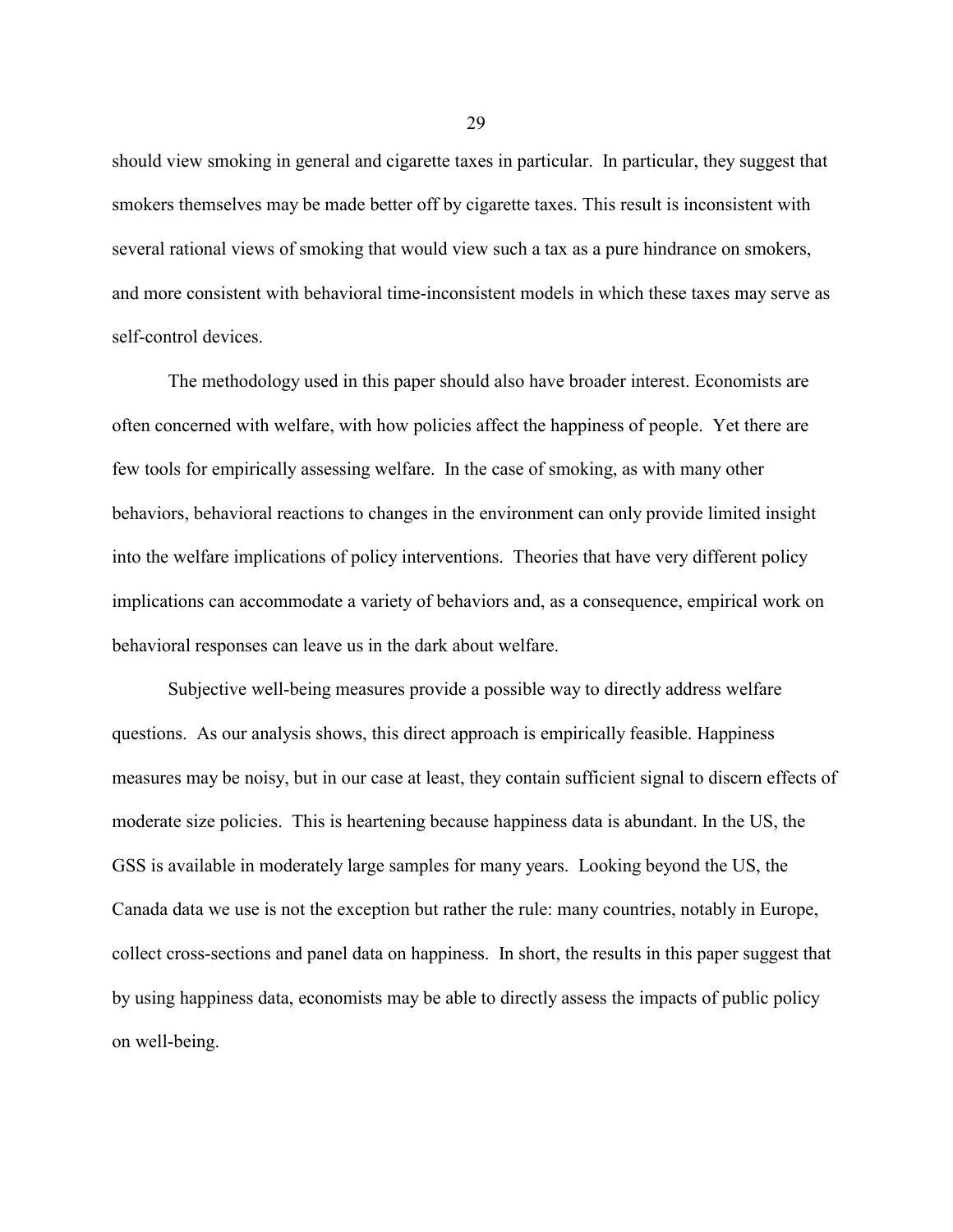## **References**

Ainslie, George (1992). *Picoeconomics: The Strategic Interaction of Successive Motivational States Within the Person* (Cambridge University Press, ppp. 440)

Becker, Gary S., and Kevin Murphy (1988). "A Theory of Rational Addiction," *Journal of Political Economy*, 96, 675-700.

Bernheim, Douglas and Antonio Rangel (2002), "Addiction, Cognition, and the Visceral Brain," mimeo.

Bertrand, Marianne and Sendhil Mullainathan (2001), "Do People Mean What they Say? Implications for Subjective Survey Data," *American Economic Review*, vol. 91, no. 2.

Bertrand, Marianne, Esther Duflo and Sendhil Mullainathan (2001), "How Much Should We Trust Differences in Differences?" mimeo.

Blanchflower, D.G. and Oswald, A.J. (1996). "The Rising Well-Being of the Young", paper presented at an NBER Conference on Disadvantaged Youth, North Carolina, December.

Blanchflower, D.G. and Oswald, A.J. (1996), "Wellbeing Over Time in Britain and the USA", mimeo, July, 2000.

Burns, J. (1992). "Looking to the Future," in J. Burns, editor, Special Report: *Business and Health*, 21-22.

CDC (various years). "You Can Quit Smoking," Tobacco Information and Prevention Source, available at www.cdc.gov/tobacco.

Chaloupka Frank J., and Kenneth Warner (2000). "The Economics of Smoking," in Anthony Culyer and Joseph Newhouse, eds., *Handbook of Health Economics*, 1539-1628.

Clark, A.E., "Unemployment as a Social Norm: Psychological Evidence from Panel Data", *Journal of Labor Economics* , forthcoming.

Clark, A.E. and Oswald, A.J. (1994). "Unhappiness and Unemployment", Economic Journal , 104, 648-659.

Di Tella, R., MacCulloch, R. and Oswald, A.J. (2001). "Preferences over Inflation and Unemployment: Evidence from Surveys of Happiness," *American Economic Review*, vol. 91, no.1, pp. 335-41.

Easterlin, R. (1974). "Does Economic Growth Improve the Human Lot? Some Empirical Evidence", in Nations and Households in Economic Growth: Essays in Honour of Moses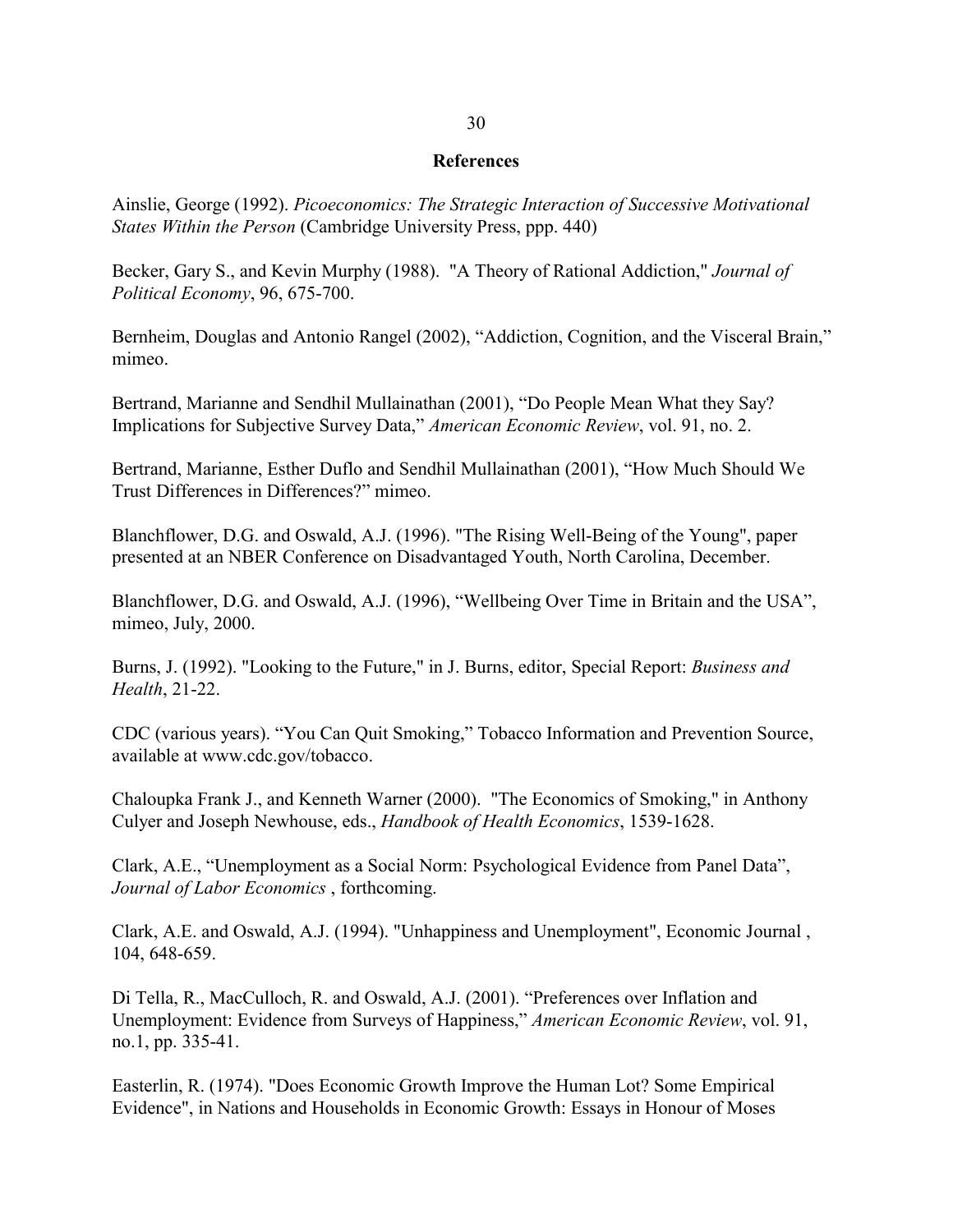Abramowitz , edited by P.A. David and M.W.Reder, Academic Press, New York and London.

Easterlin, R. (1995). "Will Raising the Incomes of All Increase the Happiness of All?", Journal of Economic Behaviour and Organization , 27, 35-48.

Evans, William, Jeanne Ringel and Diana Stech (1999). "Tobacco Taxes and Public Policy to Discourage Smoking," in James Poterba, ed., *Tax Policy and the Economy13*. Cambridge, MA: MIT Press, p. 1-56.

Gardner, Jonathan and Andrew Oswald (2001), "Does Money Buy Happiness? A Longitudinal Study Using Data on Windfalls", mimeo.

Grabowski, J. and S. M. Hall (1985). "Tobacco Use, Treatment Strategies, and Pharmacological Adjuncts: An Overview," in J. Grabowski and S.M. Hall, eds., *Pharmacological Adjuncts in Smoking Cessation*, 1-13.

Gruber, Jonathan (2001). "Tobacco at the Crossroads: The Past and Future of Smoking Regulation in the U.S.," *Journal of Economic Perspectives*, 15, 193-212.

Gruber, Jonathan and Botond Koszegi (2001). ""Is Addiction 'Rational'? Theory and Evidence," *Quarterly Journal of Economics*, 116, 1261-1303.

Gruber, Jonathan, and Botond Koszegi (2002). "A Theory of Government Regulation of Addictive Bads: Optimal Tax Levels and Tax Incidence for Cigarette Taxation," NBER Working Paper #8777.

Gruber, Jonathan, Anindya Sen, and Mark Stabile (2002). "Estimating Price Elasticities When There is Smuggling: The Sensitivity of Smoking to Price in Canada," NBER Working Paper #8962.

Gul F., and W. Pessendorfer (2001), Temptation and Self-Control, *Econometrica* 69, 1403-1435

Kahneman, D., "Objective Happiness," ch. 1 in *Well Being: the Foundations of Hedonic Psychology*, edited by Kahneman, D., Diener, E., and Schwarz, N. (1999).

Laibson, David (1997), "Golden Eggs and Hyperbolic Discounting", Quarterly Journal of Economics, 443-477

Manning, Willard, Emmett Keeler, Joseph Newhouse, Elizabeth Sloss, and Jeffrey Wasserman (1989). "The Taxes of Sin: Do Smokers and Drinkers Pay Their Way?," *Journal of the American Medical Association*, 261, 1604-9.

Ted O'Donoghue and Matthew Rabin (1999). "Doing It Now or Later," *American Economic Review*," 89 (1), 103-124.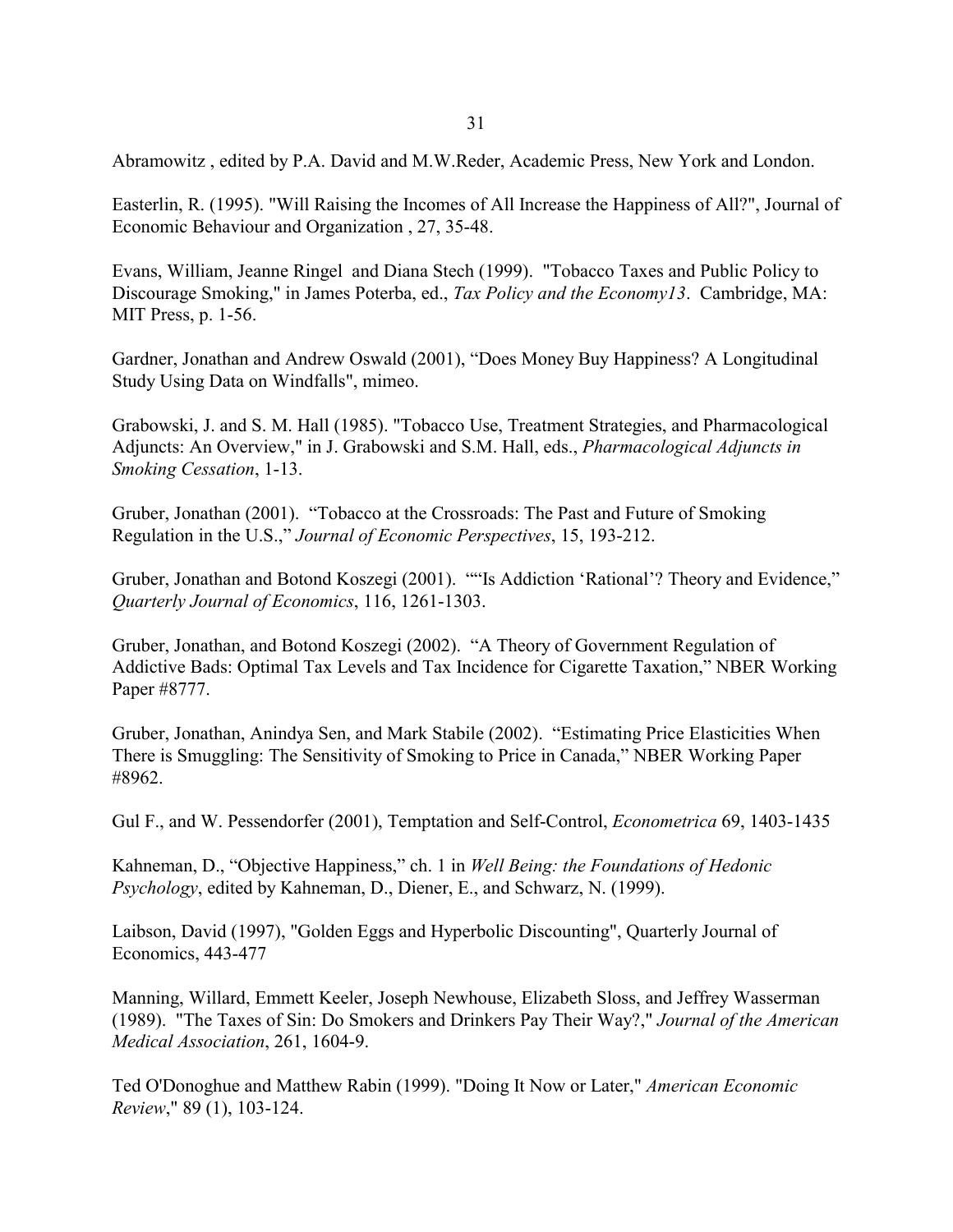James O. Prochaska, Pamela Crimi, Duane Lapsanski, Leslie Martel and Peter Reid (1982). "Self-Change :rocesses, Self-Efficacy and Self-Concept in Relapse and Maintenance of Cessation and Smoking," *Psychological Reports*, 51, 983-990.

Schwarz, N. and Strack, F., "Reports of Subjective Well-Being: Judgmental Processes and Their Methodological Implications," ch. 4 in *Well Being: the Foundations of Hedonic Psychology*, edited by Kahneman, D., Diener, E., and Schwarz, N. (1999).

U.S. Department of Health and Human Services (1994). *Preventing Tobacco Use Among Young People: A Report of the Surgeon General.* National Center for Chronic Disease Prevention and Health Promotion. Office of Smoking and Health.

Viscusi, W. Kip (1992). "The Value of Risks to Life and Health," *Journal of Economic Literature*, 31, 1912-1946.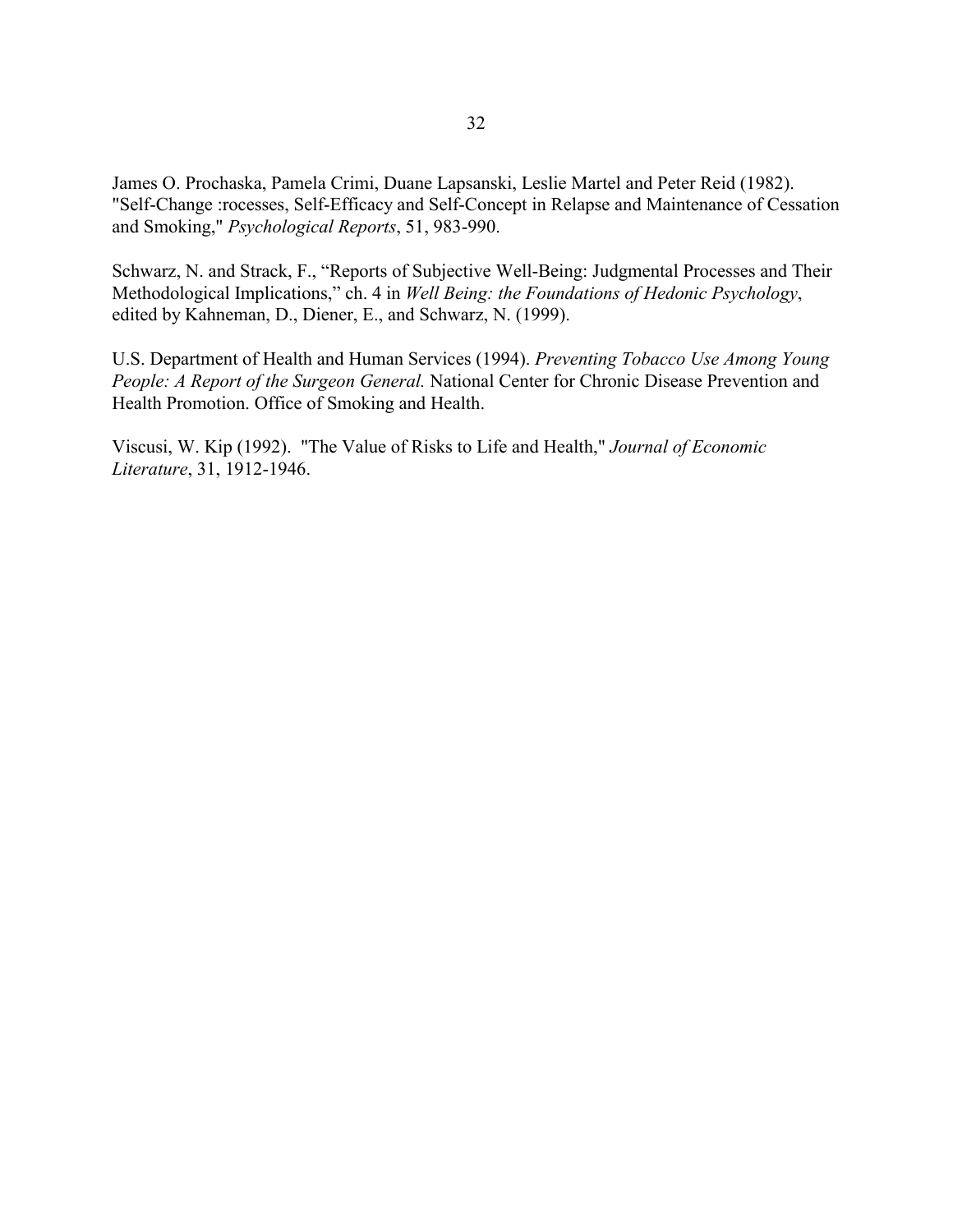|                                          |                 | <b>Table 1: Summary Statistics</b> |                 |                 |                      |            |
|------------------------------------------|-----------------|------------------------------------|-----------------|-----------------|----------------------|------------|
|                                          |                 | <b>US Data</b>                     |                 |                 | <b>Canadian Data</b> |            |
|                                          | All             |                                    | Smoker?         | All             |                      | Smoker?    |
|                                          |                 | N <sub>0</sub>                     | Yes             |                 | $\bf No$             | <b>Yes</b> |
| Report "Very Happy"                      | 0.320           | 0.355                              | 0.277           | 0.588           | 0.720                | 0.646      |
|                                          | (.466)          | (.479)                             | (.448)          | (.492)          | (.449)               | (.478)     |
| Report "Pretty Happy" (US) or "Somewhat" | 0.554           | 0.543                              | 0.559           | 0.338           | 0.226                | 0.281      |
| Happy" (Canada)                          | (.497)          | (.498)                             | (.497)          | (.473)          | (.418)               | (.450)     |
| Report "Not Too Happy" (US) or           | 0.119           | 0.091                              | 0.152           | 0.050           | 0.044                | 0.064      |
| "Unhappy" (Canada)                       | (.323)          | (.288)                             | (.359)          | (.217)          | (.205)               | (.245)     |
| Real Tax Rate                            | 0.316           | 0.280                              | 0.278           | 1.170           | 1.227                | 1.211      |
|                                          | (.158)          | (.115)                             | (.117)          | (.394)          | (.494)               | (.490)     |
| Predicted Smoker                         | 0.352           | 0.298                              | 0.456           | 0.300           | 0.247                | 0.365      |
|                                          | (.190)          | (.171)                             | (.174)          | (.154)          | (.147)               | (.148)     |
| Smoke?                                   | 0.352<br>(.478) | 0.000                              | 1.000           | 0.276<br>(.447) | 0.000                | 1.000      |
| White                                    | 0.835<br>(.371) | 0.844<br>(.363)                    | 0.832<br>(.374) |                 |                      |            |
| <b>Black</b>                             | 0.135<br>(.342) | 0.128<br>(.334)                    | 0.144<br>(.351) |                 |                      |            |
| Married                                  | 0.565           | 0.583                              | 0.548           | 0.552           | 0.543                | 0.515      |
|                                          | (.496)          | (.493)                             | (.498)          | (.497)          | (.498)               | (.500)     |
| Separated or Divorced                    | 0.145           | 0.113                              | 0.191           | 0.084           | 0.066                | 0.126      |
|                                          | (.353)          | (.317)                             | (.393)          | (.278)          | (.249)               | (.331)     |
| Widowed                                  | 0.185           | 0.179                              | 0.183           | 0.138           | 0.204                | 0.117      |
|                                          | (.388)          | (.384)                             | (.387)          | (.345)          | (.403)               | (.321)     |
| <b>High School Dropout</b>               | 0.265           | 0.247                              | 0.332           | 0.370           | 0.389                | 0.403      |
|                                          | (.441)          | (.431)                             | (.471)          | (.483)          | (.488)               | (.491)     |
| High School Graduate                     | 0.321           | 0.317                              | 0.348           | 0.150           | 0.136                | 0.171      |
|                                          | (.467)          | (.465)                             | (.476)          | (.357)          | (.343)               | (.376)     |
| Some College                             | 0.217           | 0.213                              | 0.199           | 0.147           | 0.134                | 0.152      |
|                                          | (.412)          | (.410)                             | (.399)          | (.354)          | (.340)               | (.359)     |
| College Graduate                         | 0.194           | 0.220                              | 0.118           | 0.301           | 0.327                | 0.265      |
|                                          | (.396)          | (.414)                             | (.323)          | (.459)          | (.469)               | (.441)     |
| Full Time Worker                         | 0.490<br>(.500) | 0.464<br>(.499)                    | 0.536<br>(.499) |                 |                      |            |
| Part Time Worker                         | 0.101<br>(.301) | 0.106<br>(.307)                    | 0.089<br>(.284) |                 |                      |            |
| Unemployed                               | 0.029<br>(.169) | 0.019<br>(.138)                    | 0.044<br>(.206) |                 |                      |            |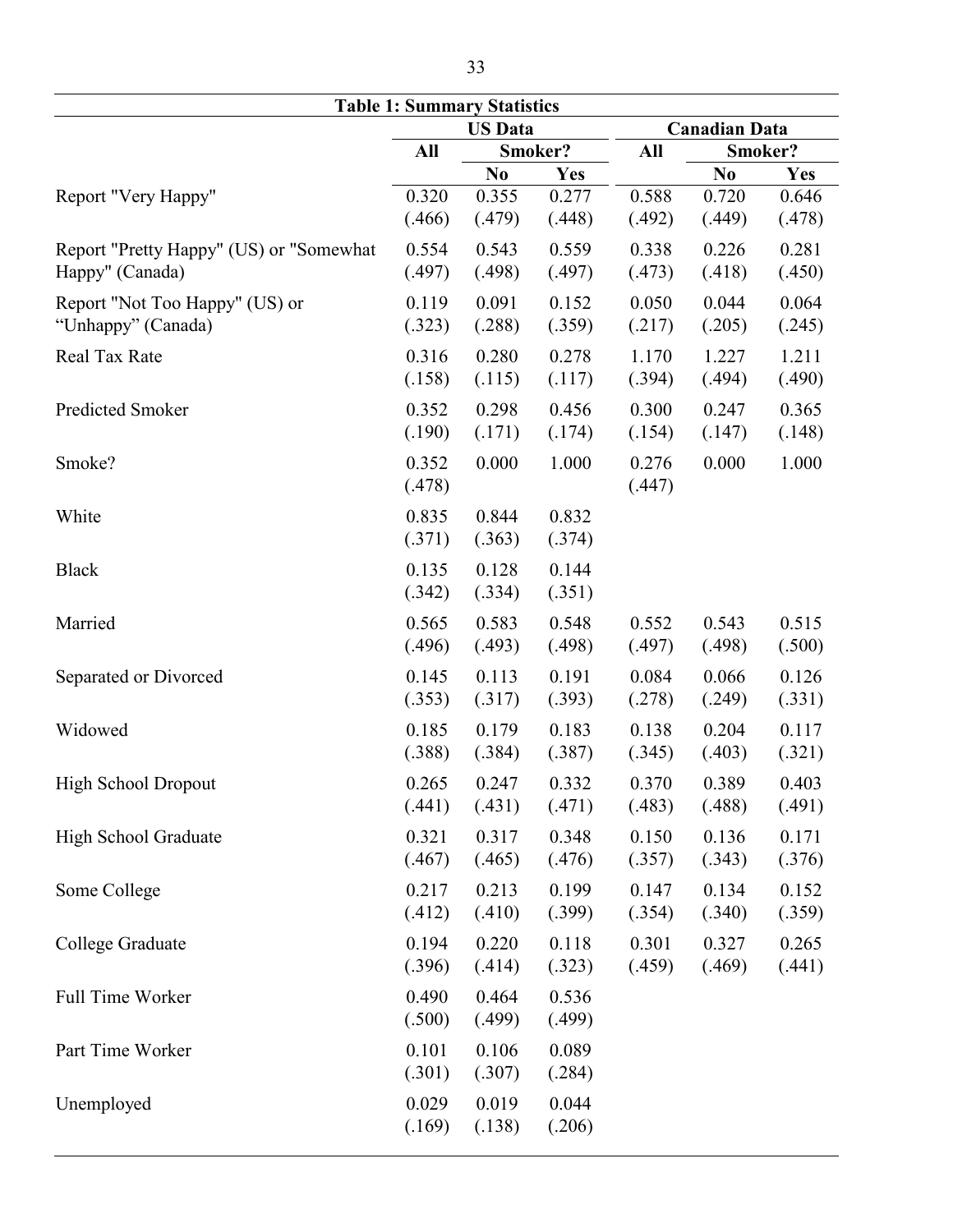| Not in Labor Force       | 0.344<br>(.475)  | 0.379<br>(.485)   | 0.287<br>(.452)   |                  |                  |                  |
|--------------------------|------------------|-------------------|-------------------|------------------|------------------|------------------|
| Church Attendance Index  | 3.884<br>(2.694) | 4.457<br>(2.676)  | 3.076<br>(2.445)  |                  |                  |                  |
| Church Attendance 1      |                  |                   |                   | 0.238<br>(.426)  | 0.281<br>(.450)  | 0.130<br>(.336)  |
| Church Attendance 2      |                  |                   |                   | 0.121<br>(.326)  | 0.122<br>(.328)  | 0.098<br>(.298)  |
| Church Attendance 3      |                  |                   |                   | 0.267<br>(.443)  | 0.248<br>(.432)  | 0.290<br>(.454)  |
| <b>Unemployment Rate</b> | 9.556<br>(2.772) | 10.396<br>(2.626) | 10.569<br>(2.698) | 6.595<br>(2.113) | 6.833<br>(1.952) | 6.947<br>(1.994) |
|                          | 36421            | 10279             | 5583              | 100663           | 35990            | 13742            |

34

Notes: Standard errors in parenthesis. Columns 1-3 are for the US data and column 4-6 are for Canadian data. Columns 1 and 4 are full sample means. Columns 2 and 3, and columns 5 and 6, restrict to sample of nonsmokers and smokers respectively. Smoker data is only available for a subset of the full sample in both data sets.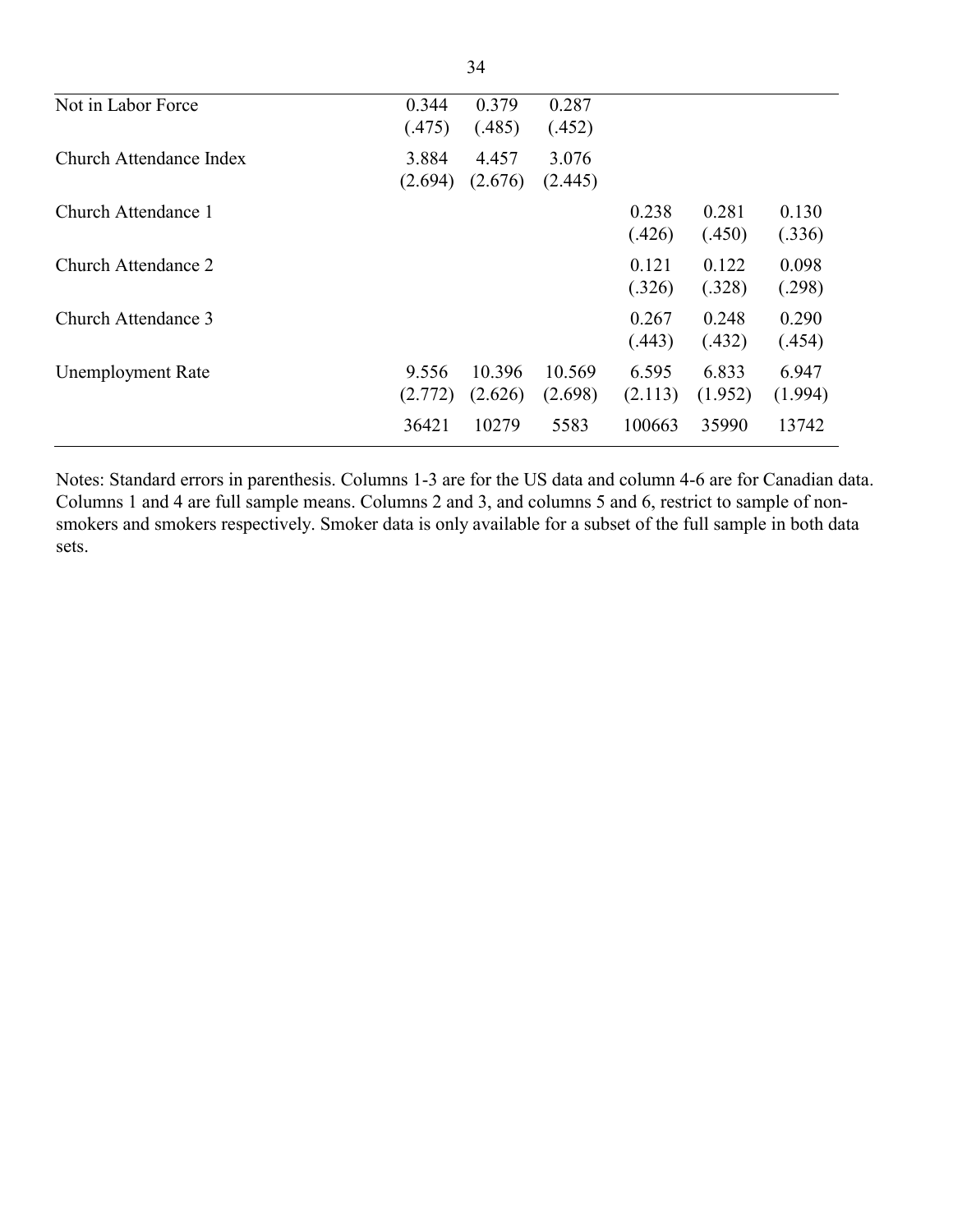|                                | <b>Table 2: Relation Between Cigarette Taxes and Unhappiness</b> |                        |                  |                             |                          |          |
|--------------------------------|------------------------------------------------------------------|------------------------|------------------|-----------------------------|--------------------------|----------|
|                                | <b>Very Happy</b>                                                | <b>Pretty</b><br>Happy | <b>Not Happy</b> | <b>Very</b><br><b>Happy</b> | Somewhat<br><b>Happy</b> | Unhappy  |
|                                |                                                                  | <b>US Data</b>         |                  |                             | <b>Canadian Data</b>     |          |
| Tax                            | $-0.027$                                                         | $-0.005$               | 0.032            | 0.000                       | 0.013                    | 0.000    |
|                                | (.033)                                                           | (.034)                 | (.020)           | (.029)                      | (.023)                   | (.011)   |
| <b>Predicted Smoking</b>       | $-0.069$                                                         | $-0.014$               | 0.075            | 0.198                       | 0.194                    | 0.096    |
|                                | (.038)                                                           | (.040)                 | (.026)           | (.051)                      | (.055)                   | (.040)   |
| <b>Predicted Smoking*Tax</b>   | 0.047                                                            | 0.109                  | $-0.156$         | 0.072                       | $-0.058$                 | $-0.048$ |
|                                | (.078)                                                           | (.070)                 | (.045)           | (.062)                      | (.052)                   | (.020)   |
| Married                        | 0.176                                                            | $-0.079$               | $-0.095$         | 0.118                       | $-0.098$                 | $-0.020$ |
|                                | (.009)                                                           | (.011)                 | (.008)           | (.005)                      | (.004)                   | (.004)   |
|                                |                                                                  |                        |                  |                             |                          |          |
| Separated/Divorced             | 0.022                                                            | $-0.020$               | $-0.005$         | $-0.029$                    | $-0.025$                 | 0.023    |
|                                | (.009)                                                           | (.012)                 | (.009)           | (.008)                      | (.009)                   | (.004)   |
| Widowed                        | 0.036                                                            | 0.005                  | $-0.041$         | $-0.010$                    | $-0.034$                 | 0.023    |
|                                | (.012)                                                           | (.015)                 | (.010)           | (.009)                      | (.009)                   | (.004)   |
| <b>High School Dropout</b>     | 0.053                                                            | 0.011                  | 0.029            | 0.135                       | 0.144                    | 0.022    |
|                                | (.049)                                                           | (.042)                 | (.028)           | (.013)                      | (.018)                   | (.005)   |
| High School Graduate           | 0.052                                                            | 0.032                  | 0.007            | 0.191                       | 0.123                    | 0.012    |
|                                | (.047)                                                           | (.043)                 | (.028)           | (.014)                      | (.019)                   | (.004)   |
|                                |                                                                  |                        |                  |                             |                          |          |
| Some College                   | 0.055                                                            | 0.037                  | 0.000            | 0.210                       | 0.124                    | 0.015    |
|                                | (.049)                                                           | (.047)                 | (.029)           | (.021)                      | (.014)                   | (.005)   |
| College Graduate               | 0.064                                                            | 0.023                  | 0.003            | 0.220                       | 0.135                    | 0.017    |
|                                | (.046)                                                           | (.046)                 | (.030)           | (.027)                      | (.017)                   | (.003)   |
| Father High School             | 0.002                                                            | 0.007                  | $-0.008$         |                             |                          |          |
| Dropout                        | (.004)                                                           | (.005)                 | (.004)           |                             |                          |          |
| Mother High School             | $-0.007$                                                         | 0.007                  | 0.001            |                             |                          |          |
| Dropout                        | (.007)                                                           | (.007)                 | (.005)           |                             |                          |          |
| Father High School             | 0.006                                                            | 0.016                  | $-0.020$         |                             |                          |          |
| Graduate                       | (.007)                                                           | (.008)                 | (.005)           |                             |                          |          |
|                                |                                                                  |                        |                  |                             |                          |          |
| Mother High School<br>Graduate | 0.004                                                            | 0.007                  | $-0.009$         |                             |                          |          |
|                                | (.008)                                                           | (.010)                 | (.006)           |                             |                          |          |
| <b>Father Some College</b>     | 0.009                                                            | 0.000                  | $-0.009$         |                             |                          |          |
|                                | (.012)                                                           | (.011)                 | (.007)           |                             |                          |          |
| Mother Some College            | 0.005                                                            | 0.012                  | $-0.014$         |                             |                          |          |
|                                | (.013)                                                           | (.014)                 | (.007)           |                             |                          |          |
| <b>Father College Graduate</b> | 0.024                                                            | $-0.001$               | $-0.020$         |                             |                          |          |
|                                | (.010)                                                           | (.010)                 | (.007)           |                             |                          |          |
| Mother College Graduate        | 0.029                                                            | $-0.009$               | $-0.017$         |                             |                          |          |
|                                | (.014)                                                           | (.013)                 | (.009)           |                             |                          |          |
|                                |                                                                  |                        |                  |                             |                          |          |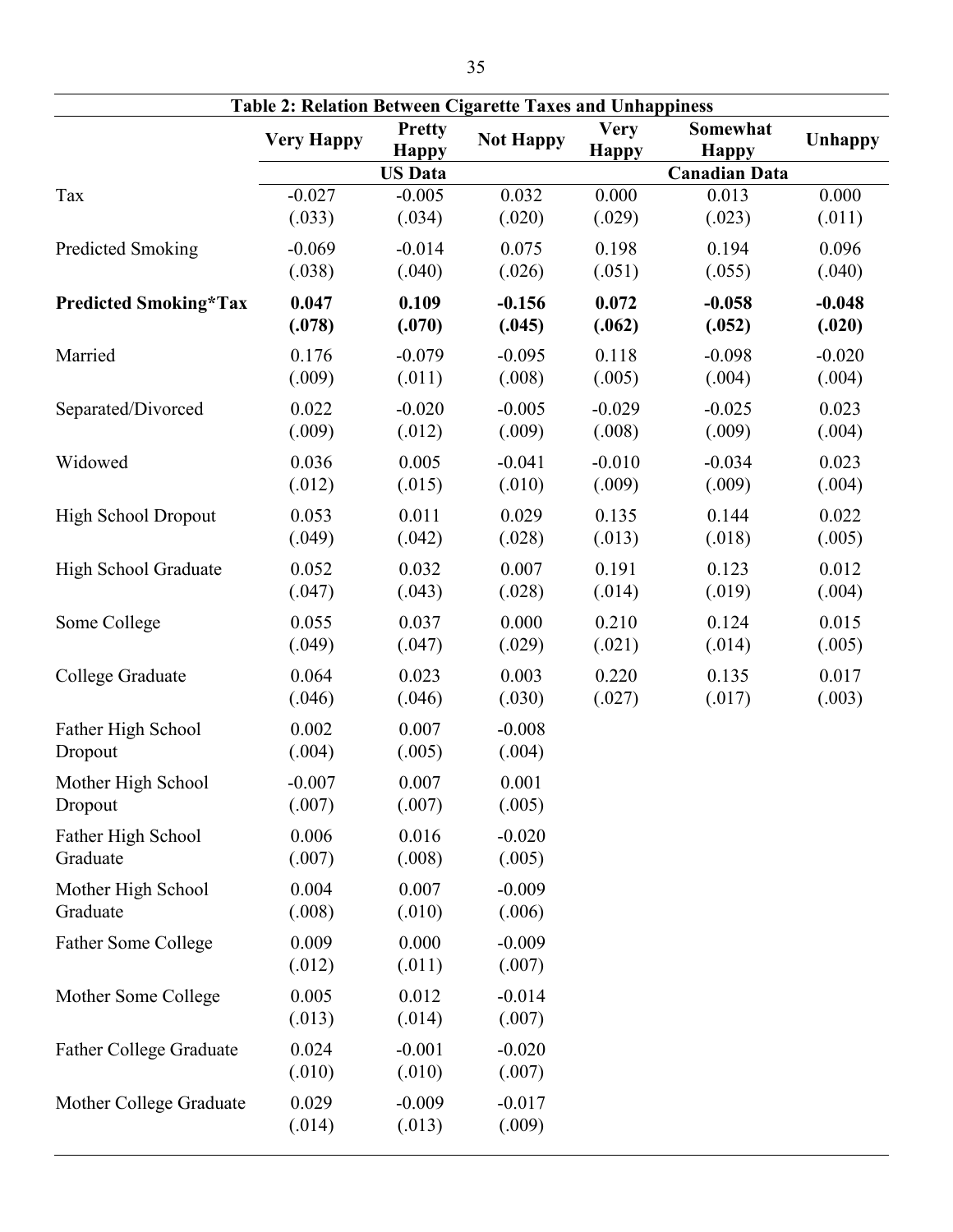| Lowest Household Income<br>Quartile       | $-0.044$<br>(.011) | 0.025<br>(.012)    | 0.027<br>(.010)    | $-0.049$<br>(.023) | 0.036<br>(.015)    | 0.021<br>(.009)    |
|-------------------------------------------|--------------------|--------------------|--------------------|--------------------|--------------------|--------------------|
| 2nd Household Income<br>Quartile          | $-0.023$<br>(.010) | 0.045<br>(.011)    | $-0.014$<br>(.010) | $-0.026$<br>(.011) | 0.039<br>(.008)    | 0.001<br>(.004)    |
| 3rd Household Income<br>Quartile          | 0.009<br>(.012)    | 0.033<br>(.011)    | $-0.033$<br>(.009) | $-0.010$<br>(.004) | 0.020<br>(.005)    | 0.006<br>(.003)    |
| Top Household Income<br>Quartile          | 0.054<br>(.011)    | $-0.001$<br>(.010) | $-0.047$<br>(.009) | 0.048<br>(.007)    | $-0.009$<br>(.003) | $-0.008$<br>(.003) |
| <b>Lowest Personal Income</b><br>Quartile |                    |                    |                    | $-0.016$<br>(.009) | 0.029<br>(.007)    | 0.023<br>(.006)    |
| 2nd Personal Income<br>Quartile           |                    |                    |                    | $-0.018$<br>(.007) | 0.018<br>(.005)    | 0.015<br>(.003)    |
| 3rd Personal Income<br>Quartile           |                    |                    |                    | 0.007<br>(.006)    | 0.013<br>(.007)    | $-0.002$<br>(.005) |
| Top Personal Income<br>Quartile           |                    |                    |                    | 0.030<br>(.012)    | 0.008<br>(.006)    | $-0.006$<br>(.002) |
| White                                     | $-0.004$<br>(.016) | 0.031<br>(.013)    | $-0.020$<br>(.009) |                    |                    |                    |
| <b>Black</b>                              | $-0.084$<br>(.016) | 0.041<br>(.014)    | 0.043<br>(.014)    |                    |                    |                    |
| One Child                                 | $-0.029$<br>(.008) | 0.016<br>(.009)    | 0.018<br>(.005)    |                    |                    |                    |
| Two Children                              | $-0.017$<br>(.007) | 0.002<br>(.009)    | 0.020<br>(.005)    |                    |                    |                    |
| Three Children                            | $-0.033$<br>(.008) | 0.012<br>(.010)    | 0.027<br>(.006)    |                    |                    |                    |
| Four Children                             | $-0.018$<br>(.011) | 0.004<br>(.012)    | 0.020<br>(.009)    |                    |                    |                    |
| Five or More Children                     | $-0.021$<br>(.011) | 0.005<br>(.010)    | 0.020<br>(.008)    |                    |                    |                    |
| Household Size 2                          |                    |                    |                    | 0.014<br>(.013)    | $-0.011$<br>(.013) | $-0.010$<br>(.006) |
| Household Size 3                          |                    |                    |                    | $-0.005$<br>(.008) | 0.001<br>(.006)    | $-0.013$<br>(.003) |
| Household Size 4+                         |                    |                    |                    | 0.003<br>(.011)    | 0.004<br>(.012)    | $-0.013$<br>(.005) |
| <b>Full Time Worker</b>                   | 0.029<br>(.012)    | 0.043<br>(.014)    | $-0.068$<br>(.011) |                    |                    |                    |
| Part Time Worker                          | 0.021<br>(.012)    | 0.039<br>(.014)    | $-0.056$<br>(.010) |                    |                    |                    |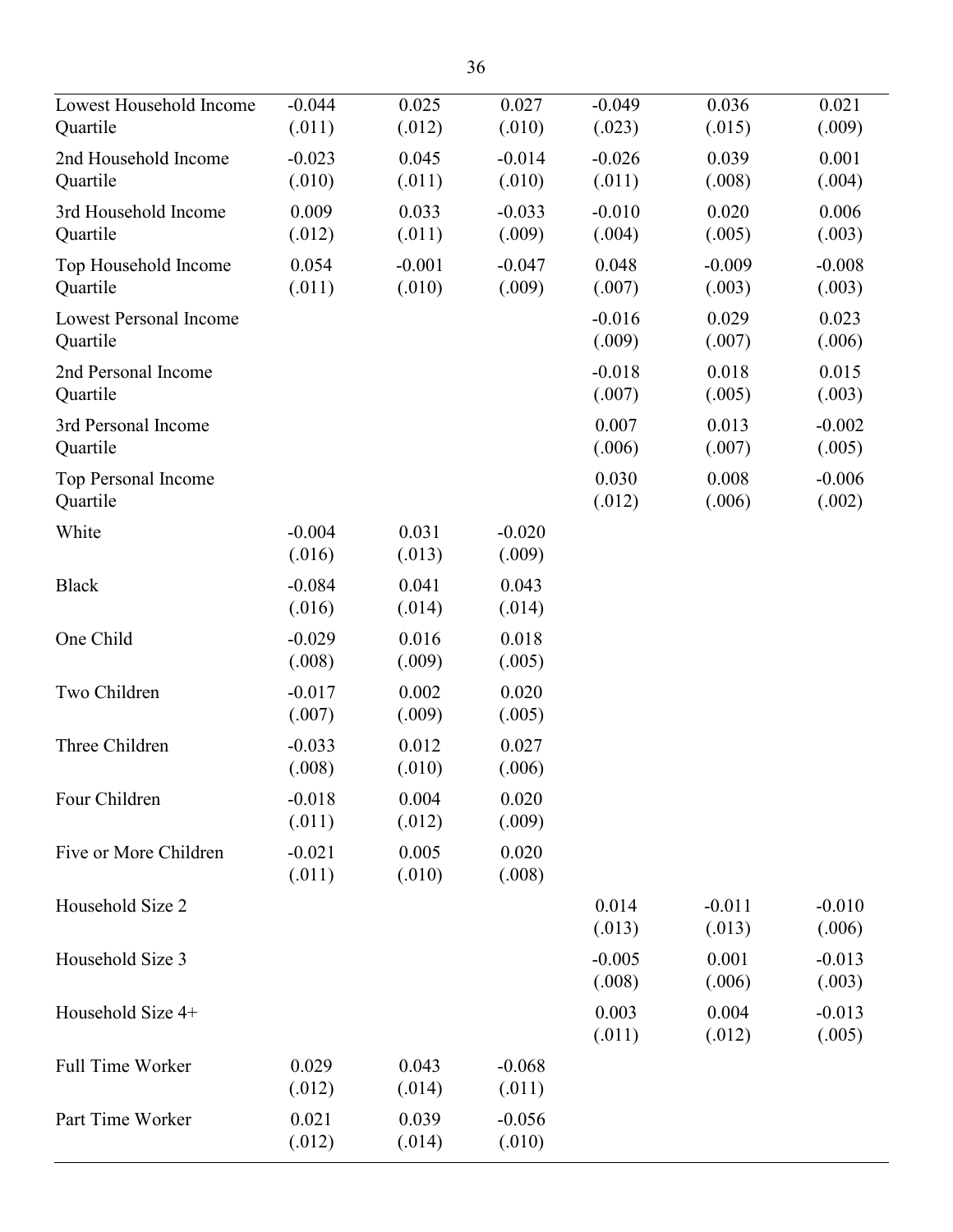| Unemployed                               | $-0.026$<br>(.015) | $-0.044$<br>(.018) | 0.079<br>(.017)    |                    |                    |                    |
|------------------------------------------|--------------------|--------------------|--------------------|--------------------|--------------------|--------------------|
| Not In Labor Force                       | 0.032<br>(.011)    | 0.021<br>(.012)    | $-0.050$<br>(.011) |                    |                    |                    |
| Ever Worked                              | 0.012<br>(.010)    | $-0.012$<br>(.011) | 0.001<br>(.007)    |                    |                    |                    |
| <b>Unemployment Rate</b>                 | $-0.005$<br>(.003) | 0.004<br>(.002)    | 0.001<br>(.002)    | $-0.004$<br>(.005) | 0.005<br>(.003)    | 0.000<br>(.002)    |
| Church Attendance Index                  | 0.016<br>(.001)    | $-0.008$<br>(.001) | $-0.007$<br>(.001) |                    |                    |                    |
| <b>Attend Church Weekly</b>              |                    |                    |                    | 0.147<br>(.011)    | $-0.034$<br>(.007) | $-0.012$<br>(.007) |
| <b>Attend Church Monthly</b>             |                    |                    |                    | 0.086<br>(.007)    | $-0.011$<br>(.009) | $-0.010$<br>(.006) |
| <b>Attend Church Annually</b><br>Or Less |                    |                    |                    | 0.039<br>(.013)    | 0.004<br>(.010)    | $-0.009$<br>(.002) |
| Born in Canada                           |                    |                    |                    | 0.031<br>(.010)    | $-0.016$<br>(.004) | $-0.012$<br>(.005) |
| Live in House                            |                    |                    |                    | 0.036<br>(.011)    | 0.006<br>(.009)    | 0.013<br>(.005)    |
| Live in Apartment                        |                    |                    |                    | 0.038<br>(.009)    | 0.023<br>(.007)    | 0.017<br>(.001)    |
| Own Dwelling?                            |                    |                    |                    | 0.065<br>(.012)    | 0.018<br>(.002)    | $-0.011$<br>(.002) |
| Speak English at Home                    |                    |                    |                    | $-0.015$<br>(.019) | 0.008<br>(.018)    | $-0.001$<br>(.003) |
| Age*Sex Dummies                          | Yes                | Yes                | Yes                | Yes                | Yes                | Yes                |
| <b>State Dummies</b>                     | Yes                | Yes                | Yes                | Yes                | Yes                | Yes                |
| <b>Year Dummies</b>                      | Yes                | Yes                | Yes                | Yes                | Yes                | Yes                |
| Sample Size                              | 36421              | 36421              | 36421              | 100663             | 100663             | 100663             |

Notes: Dependent variable is a dummy variable indicating which answer people chose to a happiness question. The dependent variable in columns (1) and (4) is the dummy for people reporting "very happy"; in columns (2) and (5) it is the dummy for people reporting being "pretty happy" (2) or "somewhat happy" (5); and in columns (3) and (6) it is the dummy for people reporting being "not happy" (3) or "unhappy" (6). Standard errors, which are corrected to allow for grouped error terms at the state-level, are in parentheses. The variable "Predicted Smoking" is a continuous variable denoting the predicted smoking level. The first three columns use US data while the second three use Canadian data.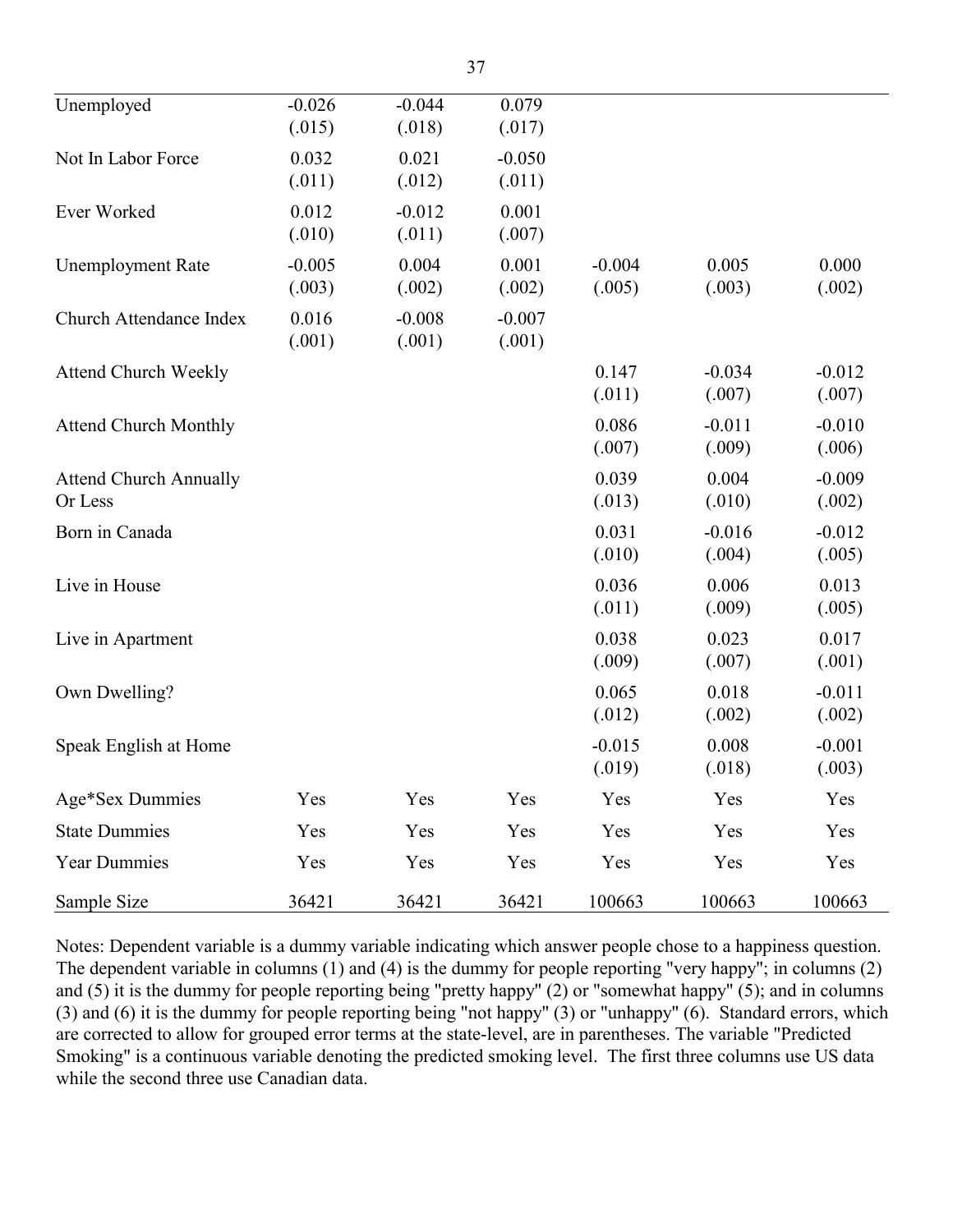| Panel A: US Data |                                                          |                                                                                                                                |                                                          |                                                          |  |  |  |  |  |
|------------------|----------------------------------------------------------|--------------------------------------------------------------------------------------------------------------------------------|----------------------------------------------------------|----------------------------------------------------------|--|--|--|--|--|
| 0.032            | 0.033                                                    | 0.036                                                                                                                          | 0.070                                                    | 0.015                                                    |  |  |  |  |  |
|                  |                                                          |                                                                                                                                |                                                          | (.022)                                                   |  |  |  |  |  |
| 0.075            | $-0.006$                                                 | 0.011                                                                                                                          | 0.073                                                    | $-0.190$                                                 |  |  |  |  |  |
|                  |                                                          |                                                                                                                                |                                                          | (.025)                                                   |  |  |  |  |  |
| $-0.156$         | $-0.152$                                                 | $-0.167$                                                                                                                       | $-0.152$                                                 | $-0.104$                                                 |  |  |  |  |  |
|                  |                                                          |                                                                                                                                |                                                          | (.077)                                                   |  |  |  |  |  |
|                  |                                                          |                                                                                                                                |                                                          |                                                          |  |  |  |  |  |
| 0.000            | 0.000                                                    | 0.010                                                                                                                          | 0.018                                                    | 0.003                                                    |  |  |  |  |  |
|                  |                                                          |                                                                                                                                |                                                          | (.015)                                                   |  |  |  |  |  |
| 0.096            | 0.072                                                    | 0.180                                                                                                                          | 0.097                                                    | 0.096                                                    |  |  |  |  |  |
|                  |                                                          |                                                                                                                                |                                                          | (.051)                                                   |  |  |  |  |  |
| $-0.048$         | $-0.048$                                                 | $-0.082$                                                                                                                       | $-0.048$                                                 | $-.057$                                                  |  |  |  |  |  |
|                  |                                                          |                                                                                                                                |                                                          | (.031)                                                   |  |  |  |  |  |
| Yes              | Yes                                                      | Yes                                                                                                                            | Yes                                                      | Yes                                                      |  |  |  |  |  |
| Yes              | Yes                                                      | Yes                                                                                                                            | Yes                                                      | Yes                                                      |  |  |  |  |  |
| Yes              | Yes                                                      | Yes                                                                                                                            | Yes                                                      | Yes                                                      |  |  |  |  |  |
| N <sub>0</sub>   | Yes                                                      | N <sub>0</sub>                                                                                                                 | N <sub>o</sub>                                           | N <sub>o</sub>                                           |  |  |  |  |  |
| N <sub>o</sub>   | N <sub>o</sub>                                           | Yes                                                                                                                            | N <sub>o</sub>                                           | N <sub>0</sub>                                           |  |  |  |  |  |
| N <sub>o</sub>   | N <sub>o</sub>                                           | N <sub>0</sub>                                                                                                                 | Yes                                                      | N <sub>0</sub>                                           |  |  |  |  |  |
| N <sub>o</sub>   | N <sub>o</sub>                                           | N <sub>0</sub>                                                                                                                 | N <sub>o</sub>                                           | Yes                                                      |  |  |  |  |  |
|                  | (.020)<br>(.026)<br>(.045)<br>(.011)<br>(.040)<br>(.020) | <b>Table 3: Robustness Checks</b><br>(.020)<br>(.036)<br>(.049)<br><b>Panel B: Canadian Data</b><br>(.011)<br>(.061)<br>(.021) | (.022)<br>(.059)<br>(.046)<br>(.009)<br>(.061)<br>(.026) | (.021)<br>(.025)<br>(.042)<br>(.016)<br>(.040)<br>(.020) |  |  |  |  |  |

Notes: Standard errors are in parenthesis and are corrected to allow for correlation within states. The dependent variable in each column is a dummy for unhappiness. "Predicted Smoking\*Unemployment Rate" means that the effect of predicted smoking was allowed to depend on the unemployment rate in the state. "State Dummies\*Trend" means each state was allowed to have its own linear time trend. "Predicted Smoking\*Trend" means that the regression includes an interaction of predicted smoking with a linear time trend. "State Dummies\*PredSmoking" means that predicted smoking was allowed to have a different effect in each state. Regressions include all of the control variables shown in Table 2.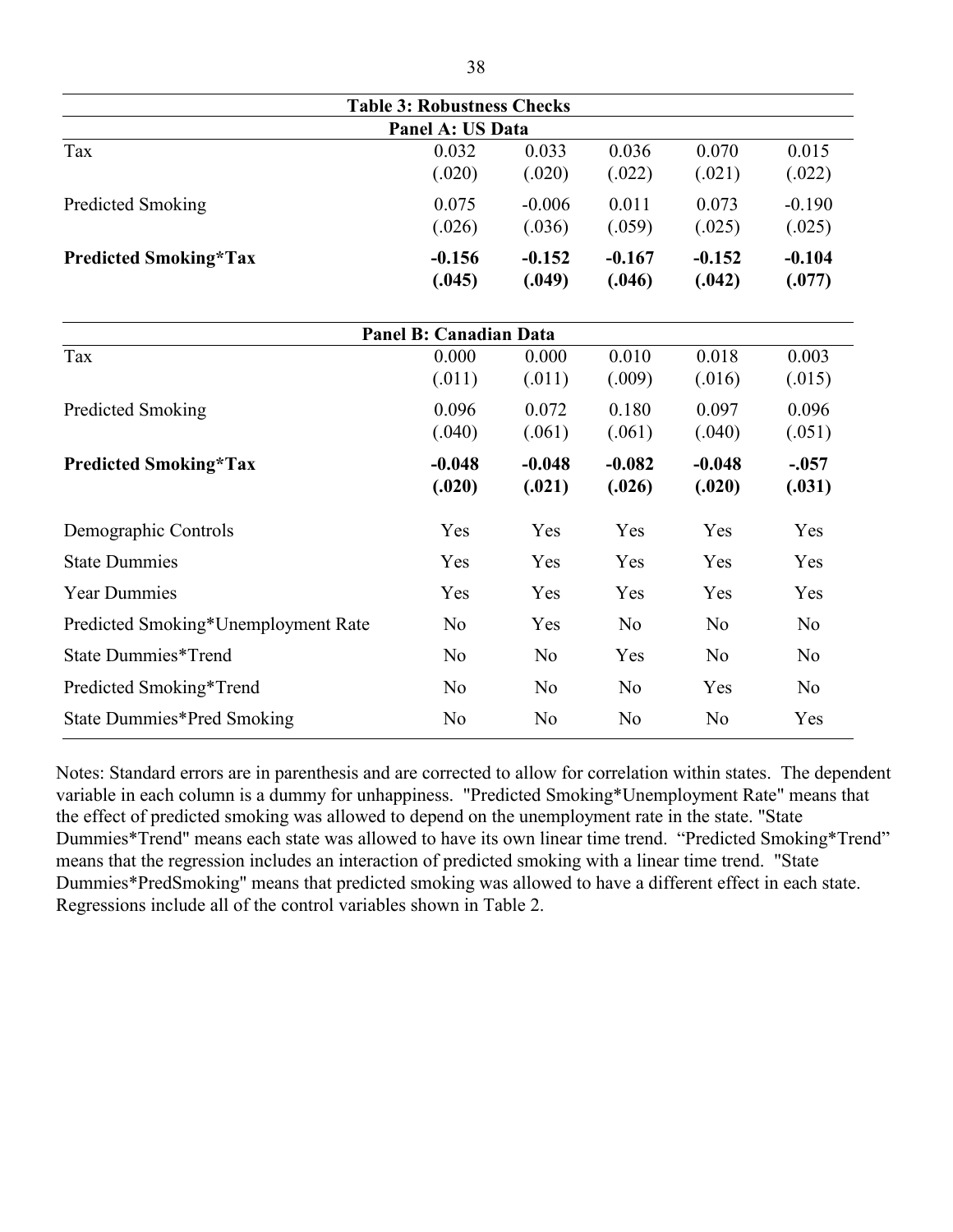| <b>Table 4: "Effect" of Other Taxes</b> |          |          |           |                       |  |  |  |  |  |
|-----------------------------------------|----------|----------|-----------|-----------------------|--|--|--|--|--|
| Panel A: US Data                        |          |          |           |                       |  |  |  |  |  |
|                                         | Beer Tax | Gas Tax  | Sales Tax | <b>Total Revenues</b> |  |  |  |  |  |
| Cigarette Tax                           | 0.038    | 0.035    | 0.033     | 0.029                 |  |  |  |  |  |
|                                         | (.024)   | (.020)   | (.020)    | (.019)                |  |  |  |  |  |
| Other Tax                               | $-0.017$ | $-0.001$ | 0.003     | $-0.004$              |  |  |  |  |  |
|                                         | (.008)   | (.001)   | (.004)    | (.023)                |  |  |  |  |  |
| <b>Predicted Smoking</b>                | 0.055    | 0.060    | 0.060     | 0.125                 |  |  |  |  |  |
|                                         | (.031)   | (.048)   | (.033)    | (.038)                |  |  |  |  |  |
| <b>Predicted Smoking*Cigarette Tax</b>  | $-0.181$ | $-0.162$ | $-0.159$  | $-0.144$              |  |  |  |  |  |
|                                         | (.055)   | (.043)   | (.045)    | (.043)                |  |  |  |  |  |
| <b>Predicted Smoking*OtherTax</b>       | 0.034    | 0.001    | 0.003     | $-0.037$              |  |  |  |  |  |
|                                         | (.014)   | (.003)   | (.006)    | (.021)                |  |  |  |  |  |

|                                        | <b>Panel B: Canadian Data</b> |          |           |                       |
|----------------------------------------|-------------------------------|----------|-----------|-----------------------|
|                                        | Beer Tax                      | Gas Tax  | Sales Tax | <b>Total Revenues</b> |
| Cigarette Tax                          | 0.003                         | 0.008    | 0.004     | 0.002                 |
|                                        | (.008)                        | (.006)   | (.010)    | (.009)                |
| Other Tax                              | $-0.006$                      | $-0.002$ | $-0.004$  | $-0.006$              |
|                                        | (.002)                        | (.001)   | (.001)    | (.004)                |
| <b>Predicted Smoking</b>               | 0.082                         | 0.072    | 0.067     | 0.059                 |
|                                        | (.048)                        | (.044)   | (.041)    | (.034)                |
| <b>Predicted Smoking*Cigarette Tax</b> | $-0.045$                      | $-0.047$ | $-0.048$  | $-0.049$              |
|                                        | (.020)                        | (.021)   | (.019)    | (.020)                |
| <b>Predicted Smoking*OtherTax</b>      | 0.001                         | 0.002    | 0.004     | 0.009                 |
|                                        | (.002)                        | (.001)   | (.001)    | (.007)                |
| Demographic Controls                   | Yes                           | Yes      | Yes       | Yes                   |
| <b>State Dummies</b>                   | Yes                           | Yes      | Yes       | Yes                   |
| <b>Year Dummies</b>                    | Yes                           | Yes      | Yes       | Yes                   |

Notes: Standard errors are in parenthesis and are corrected to allow for correlation within states. The dependent variable in each column is a dummy for unhappiness. "Other Tax" refers to a different tax in each column. It refers to a beer or alcohol tax in column (1), gas tax in column (2), sales tax in column (3) and Total state/province revenues in column (4). Regressions include all of the control variables shown in Table 2.